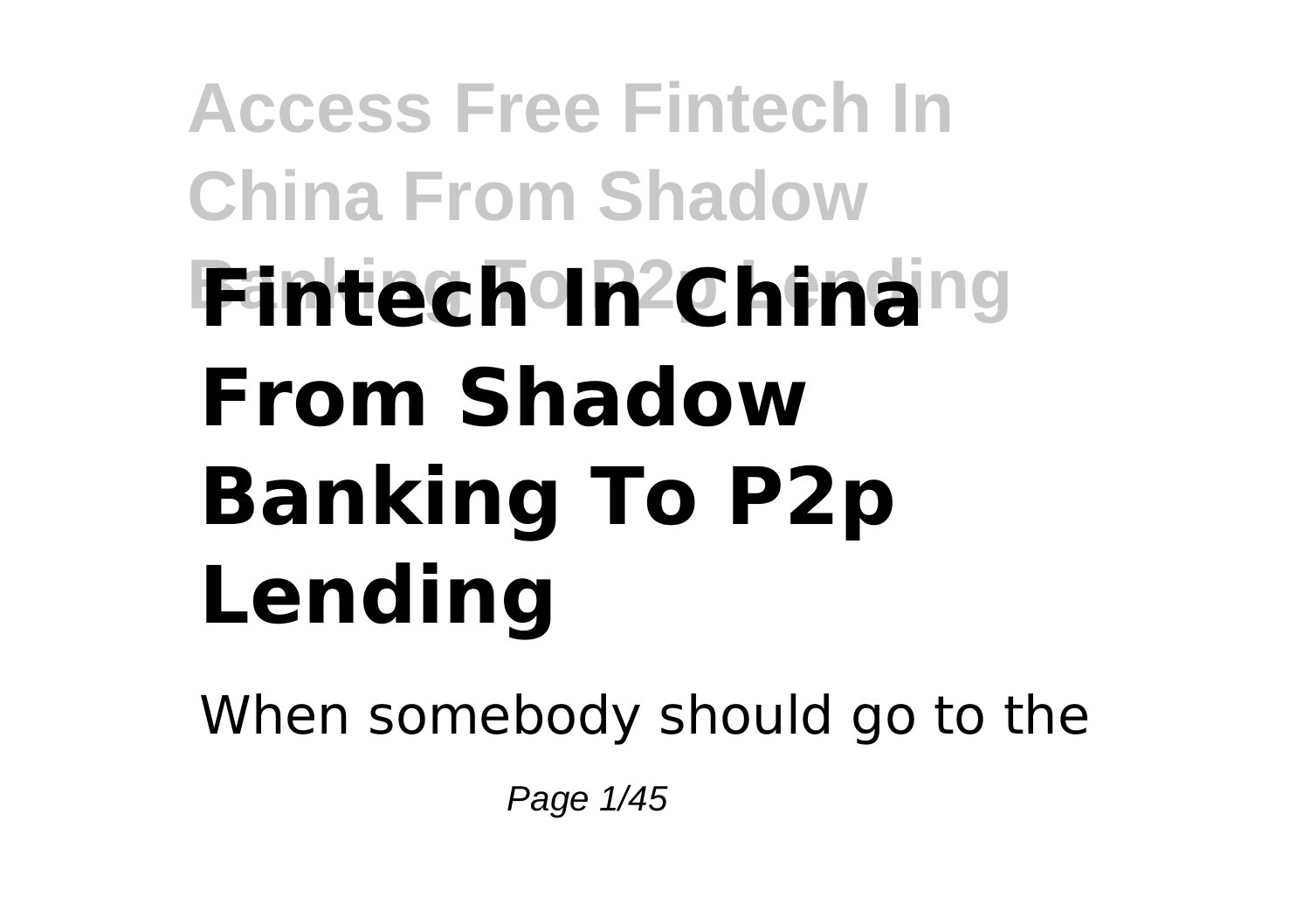**Banking Edge Stores, search inauguration** by shop, shelf by shelf, it is really problematic. This is why we offer the ebook compilations in this website. It will enormously ease you to look guide **fintech in china from shadow banking to p2p lending** as you such as. Page 2/45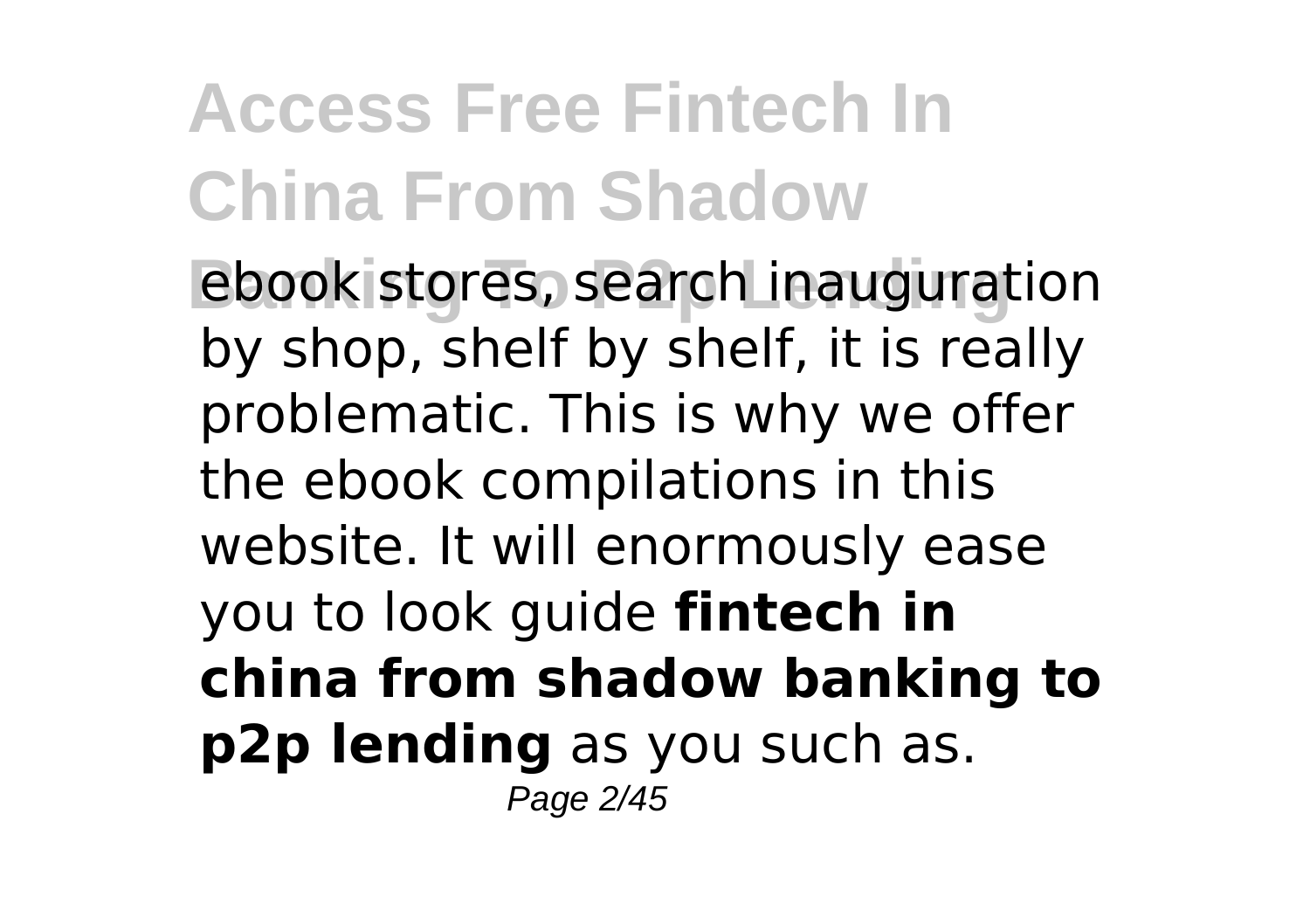**Access Free Fintech In China From Shadow Banking To P2p Lending** By searching the title, publisher, or authors of guide you in fact want, you can discover them rapidly. In the house, workplace, or perhaps in your method can be all best area within net connections. If you purpose to Page 3/45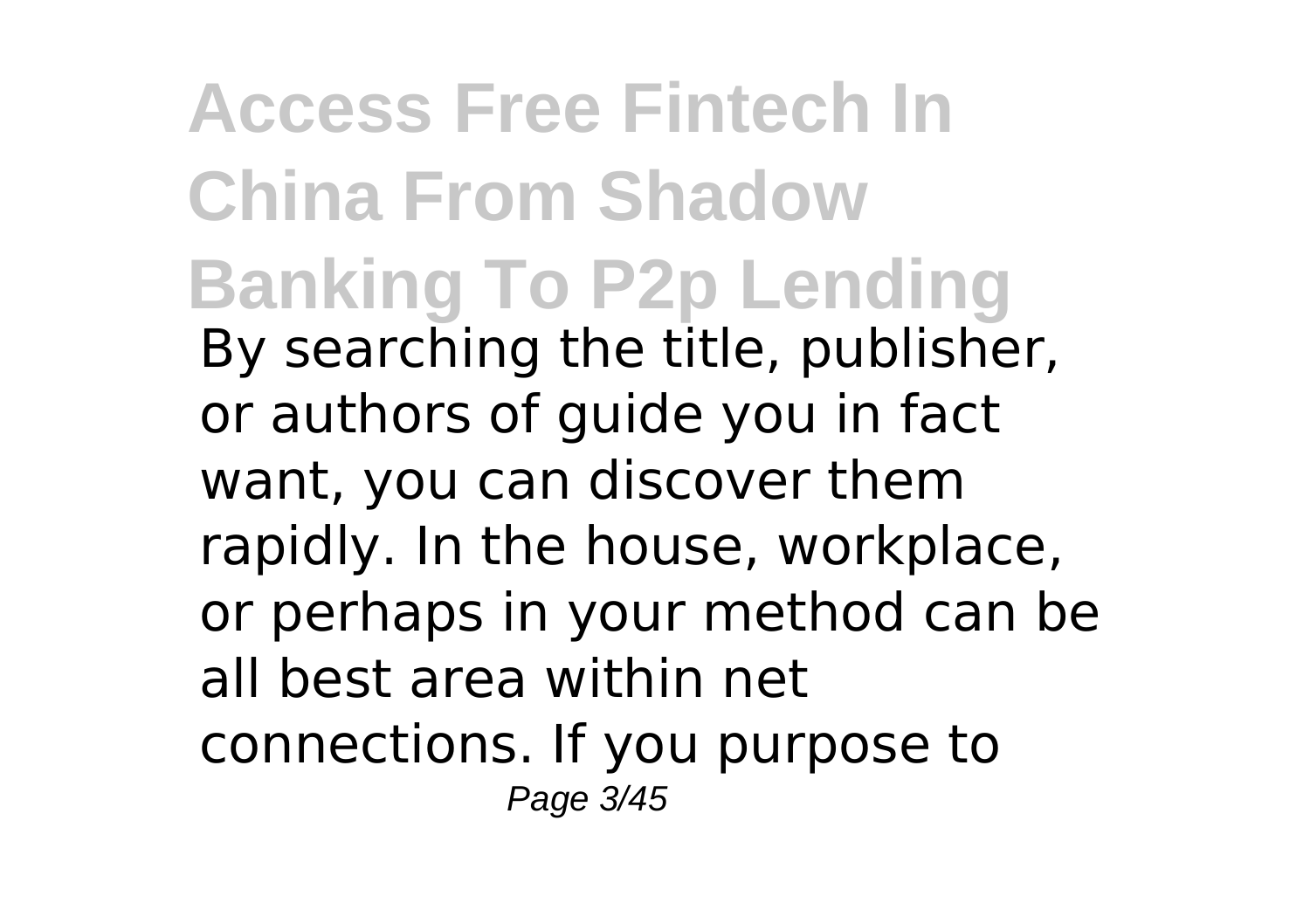**Banking To P2p Lending** download and install the fintech in china from shadow banking to p2p lending, it is unquestionably simple then, since currently we extend the join to purchase and create bargains to download and install fintech in china from shadow banking to p2p lending Page 4/45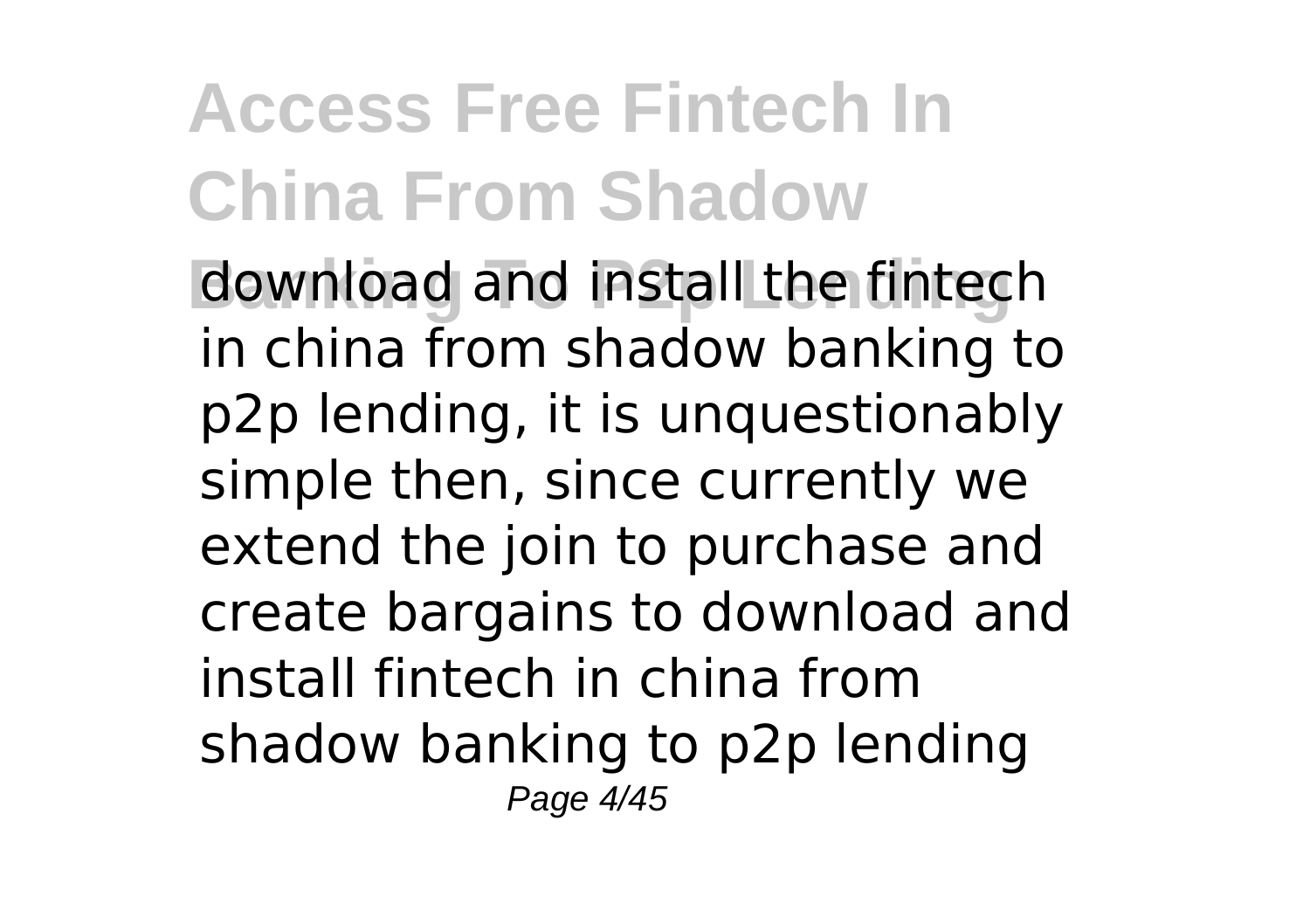**Access Free Fintech In China From Shadow suitably simple? 2p Lending** 

Sara Hsu and Wanli Min Look at China's Financial-technology Industry China's Banking Transformation: The Untold Story What Is Ant, the Chinese Fintech Giant With Big IPO Plans? | WSJ Page 5/45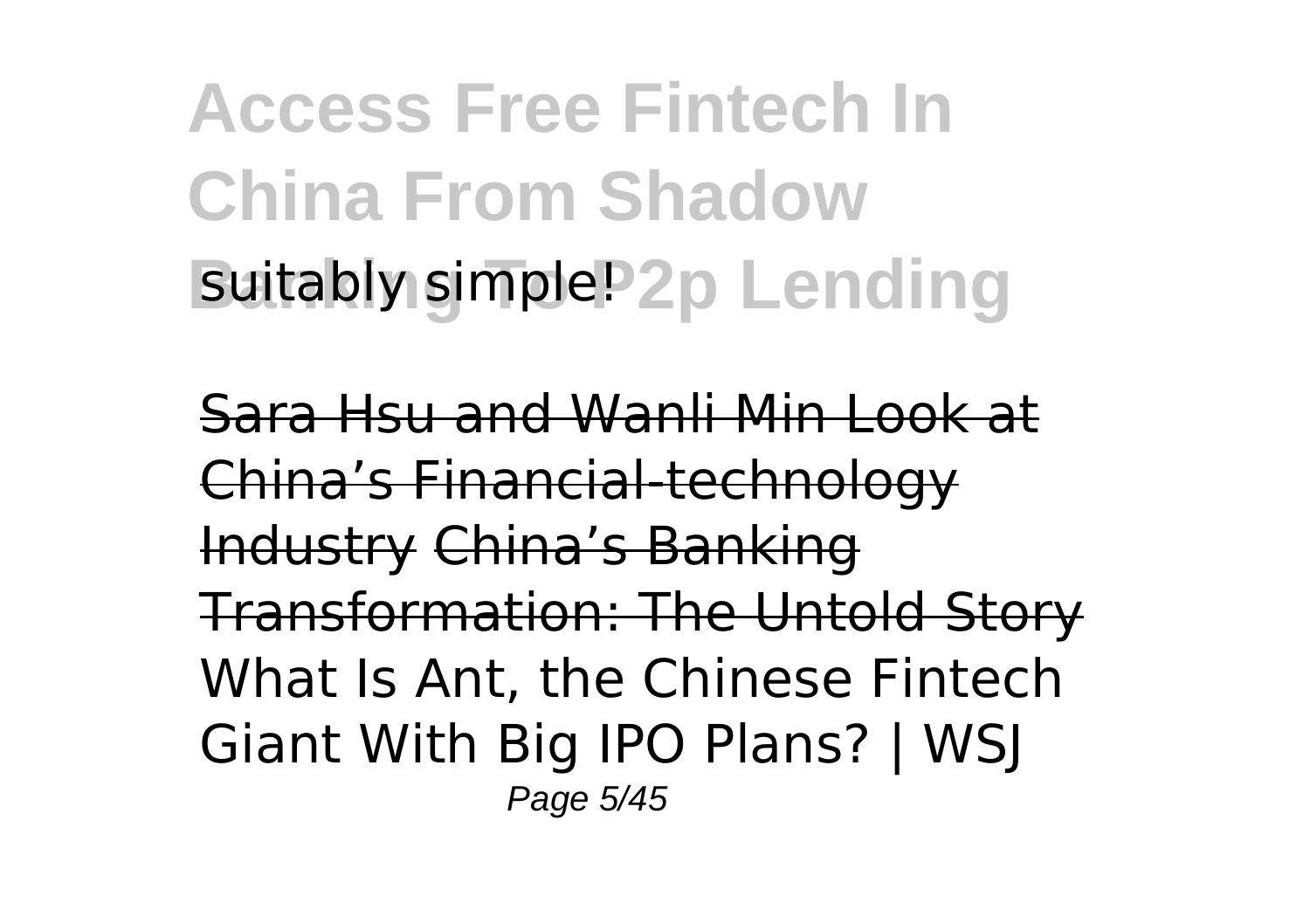**Goldman Sachs's John Mahoney** on the Rise of Chinese Fintech China's largest fintech company holds conference exploring future of digital cash *Chinese FinTech: The world's most important market - CSFI Overview* **China 2019 - Shadow Banking Today** Page 6/45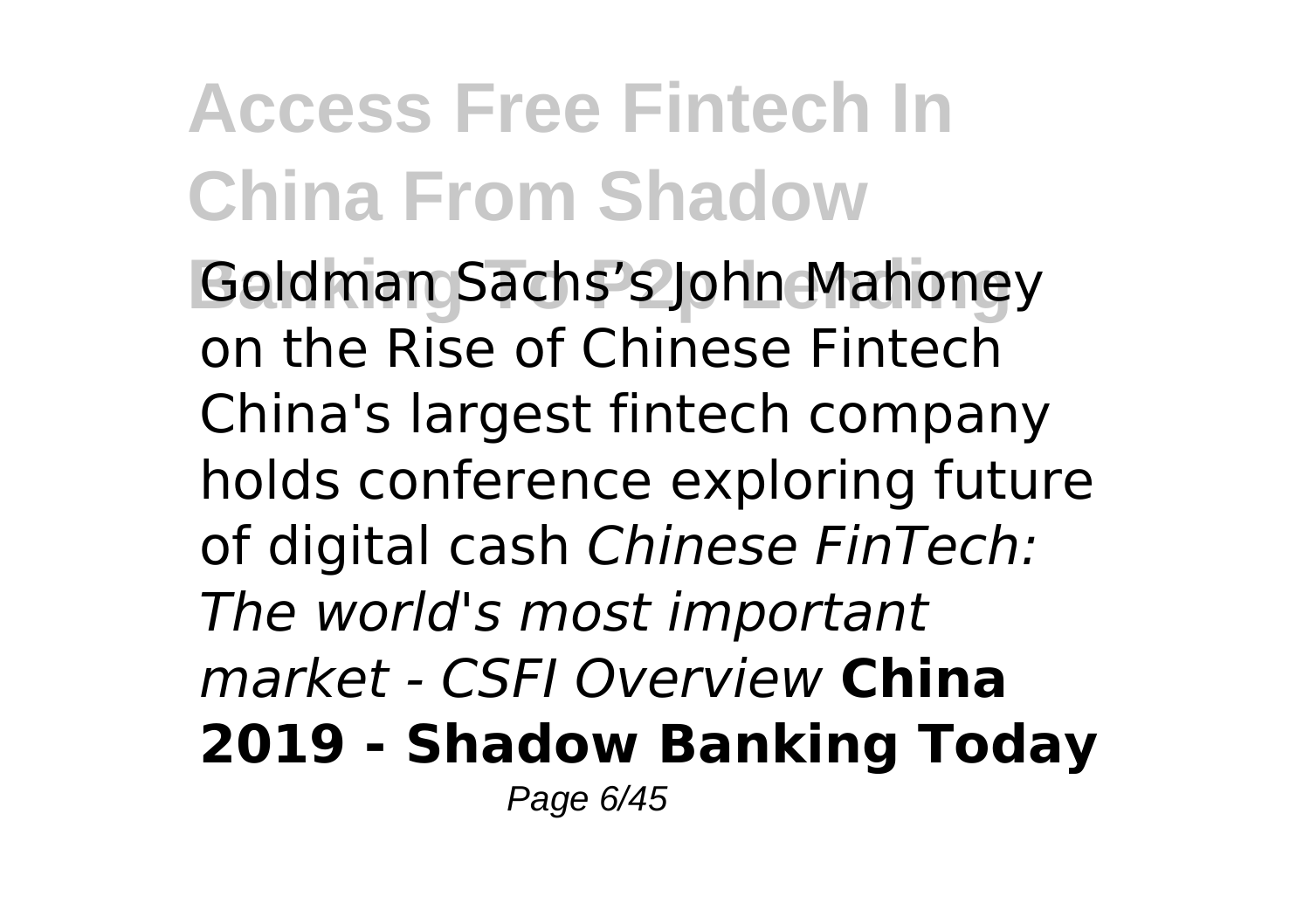**Access Free Fintech In China From Shadow Regulating banks in the era of** fintech shadow banks Superpower Showdown: Discussion of New Book by Bob Davis and Lingling Wei **China's new hub of fintech, Nanjing** Will Chinese tech giants disrupt the U.S. banking system? China's Page 7/45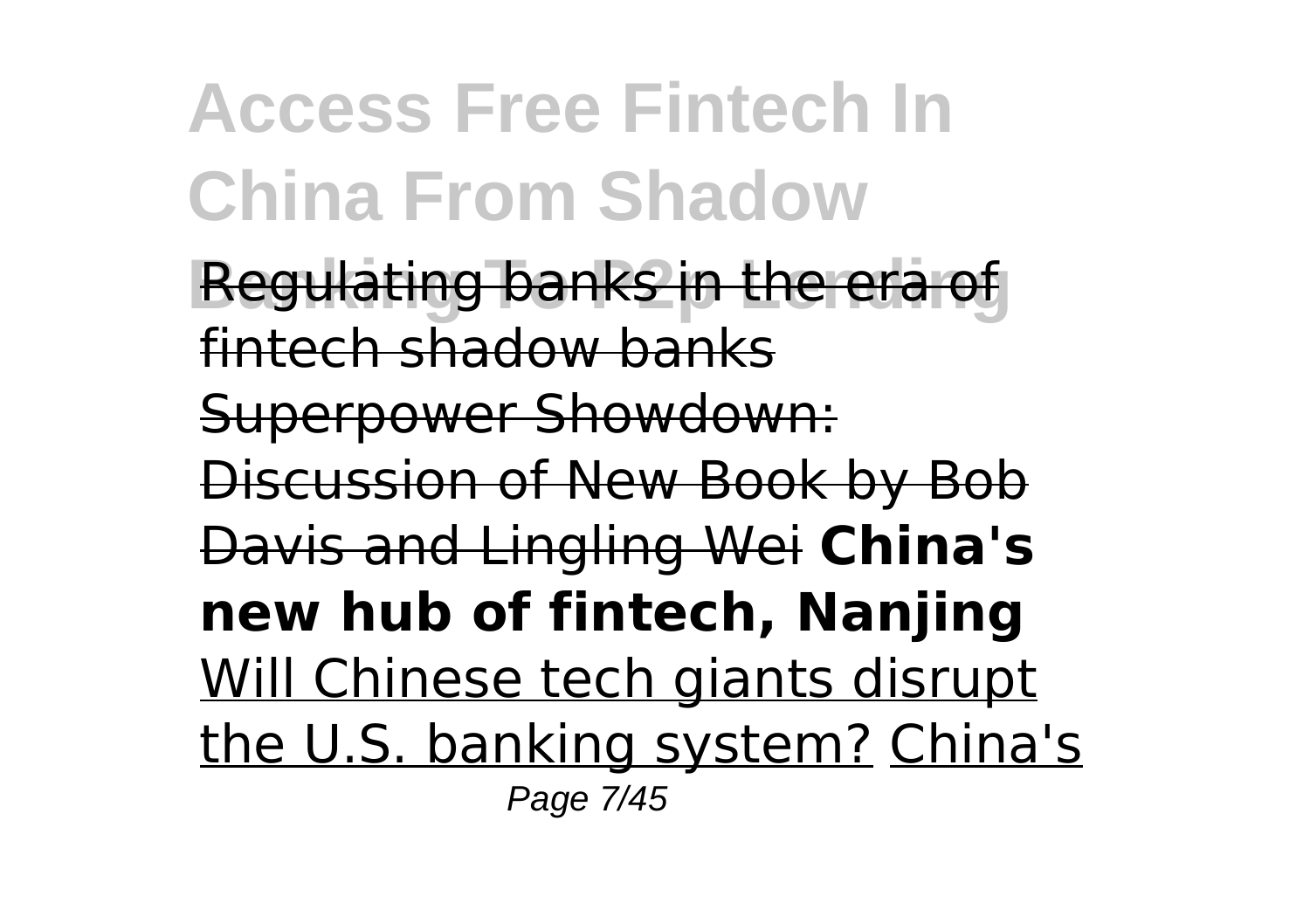**Access Free Fintech In China From Shadow fintech innovation brings more** opportunities to SMEs worldwide Fintech is only 1% finished | The fintech market ft. Simon Taylor *Was Karl Marx right? | The Economist* Hungry Chinese citizens' Vietnam march and China's new wall Shadow banking Page 8/45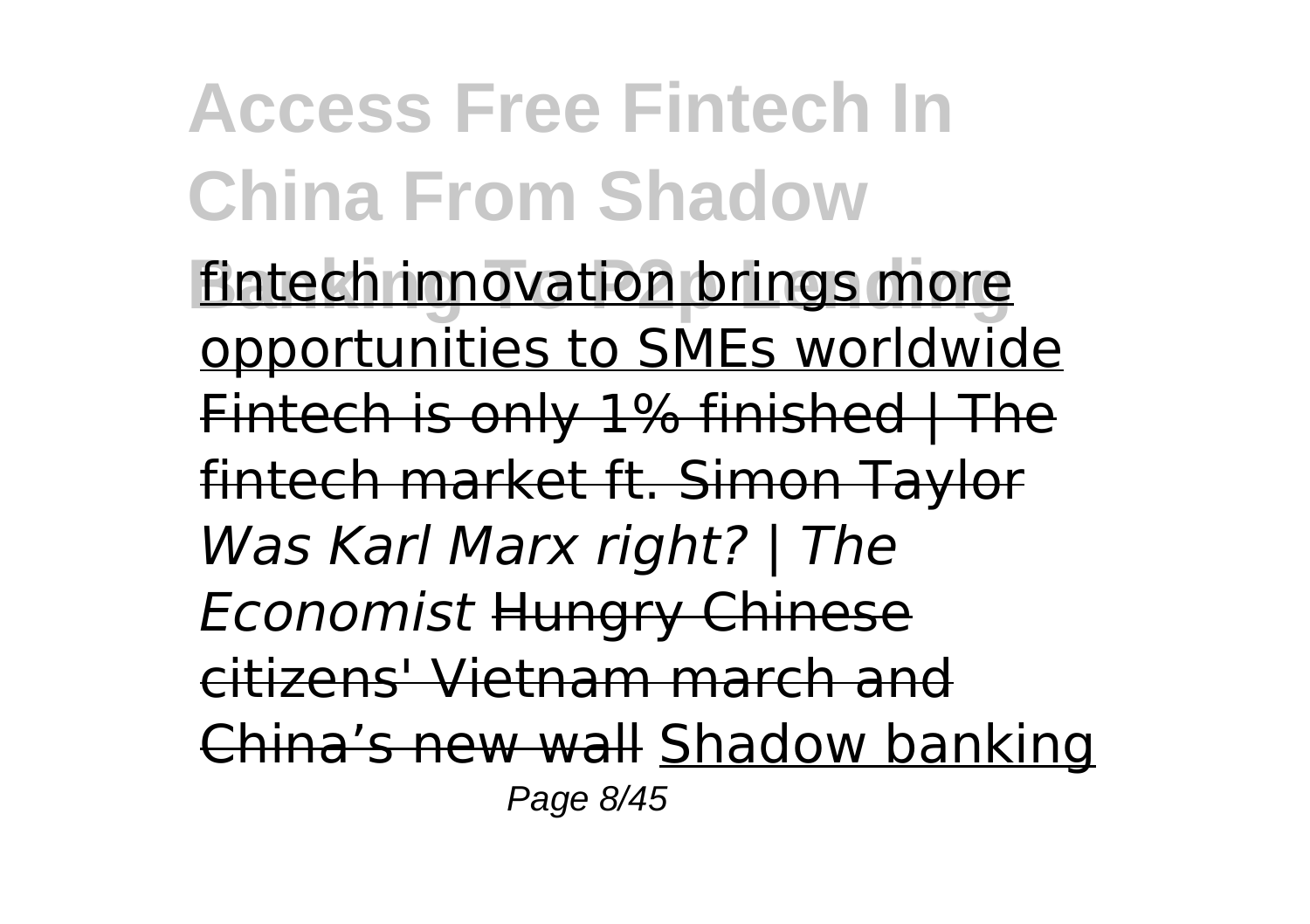**Access Free Fintech In China From Shadow BMarketplace Whiteboard What is** *fintech?* CNBC Explains lapan has finally kickstarted a muchneeded decoupling from China U.S. Banks Are Terrified of Chinese Payment Apps **The Chinese Banking Crisis Explained**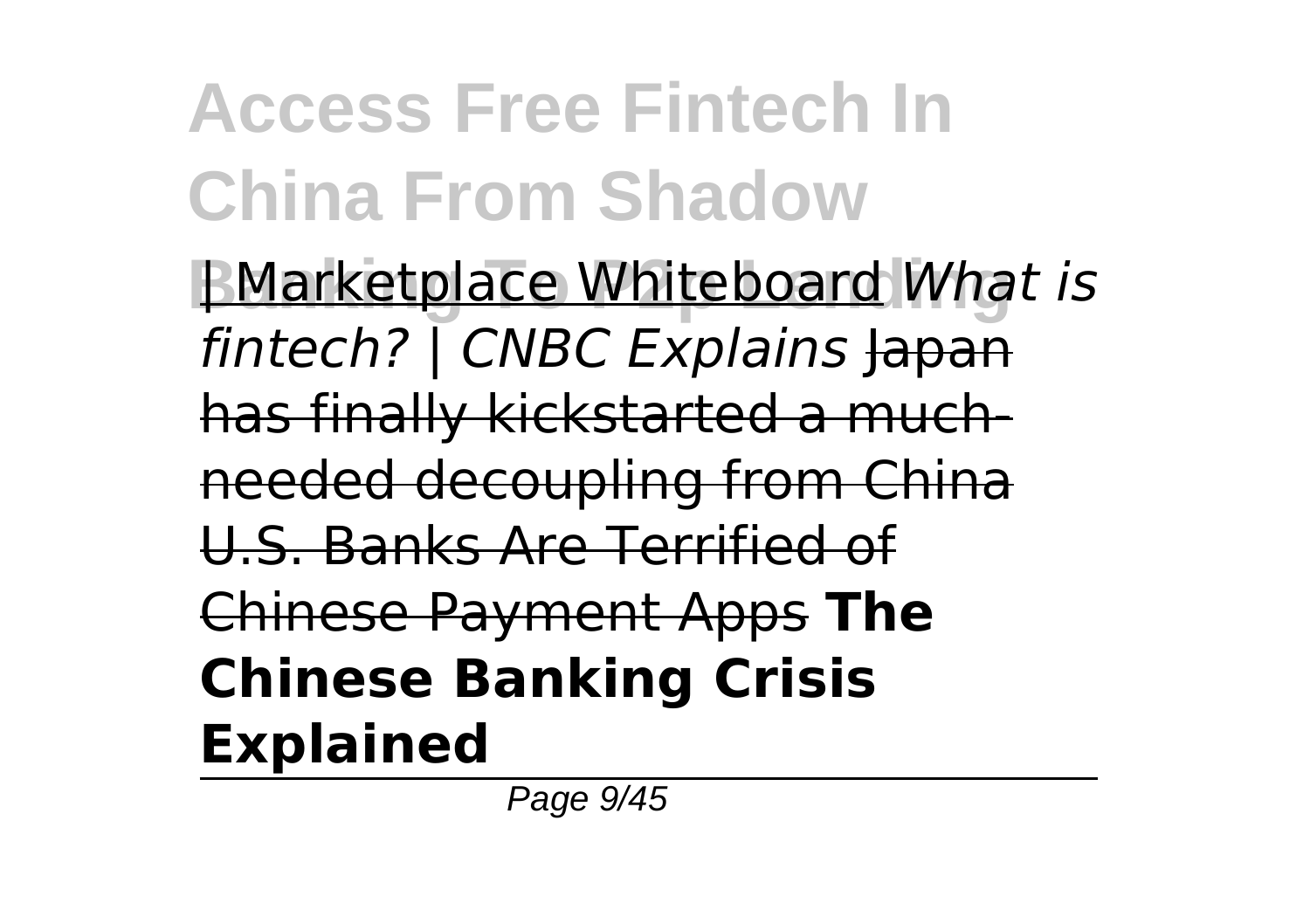**Banking To P2p Lending** China's Great Leap to Wallet-Free Living | Moving UpstreamShadow banking: still big, still dangerous *From shadow banking to market based finance: old wine in new bottles?* The Rise of Digital Authoritarianism Conference: China, AI and Human Rights | Day Page 10/45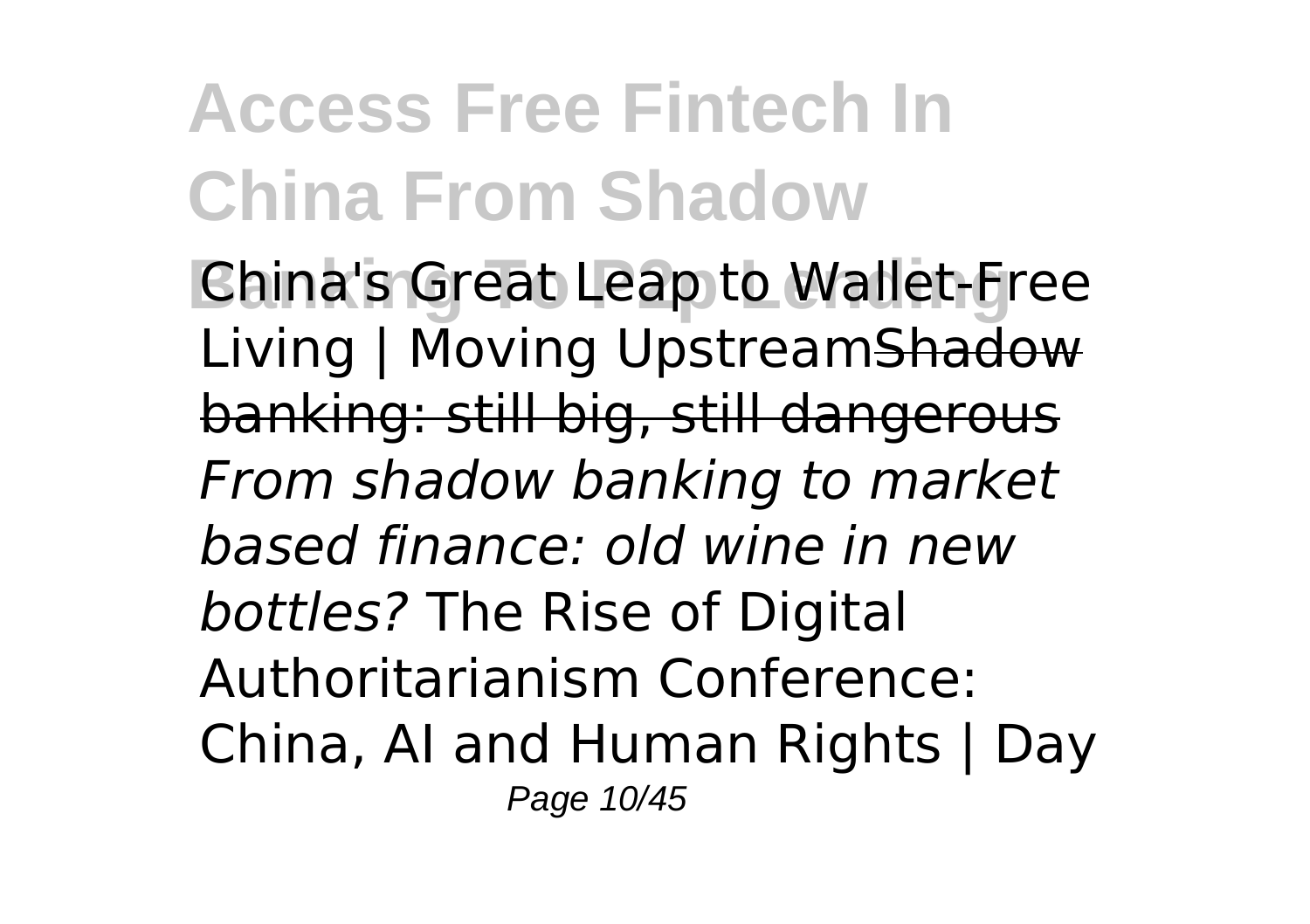**B** China: The Next Fintech Frontier Ant Financial's Chen on Fintech in China, Alipay How covid-19 could change the financial world order I The Economist China's fintech boom *Shadow banking has been driving credit boom and bull run: Reynolds Strategy's Brian* Page 11/45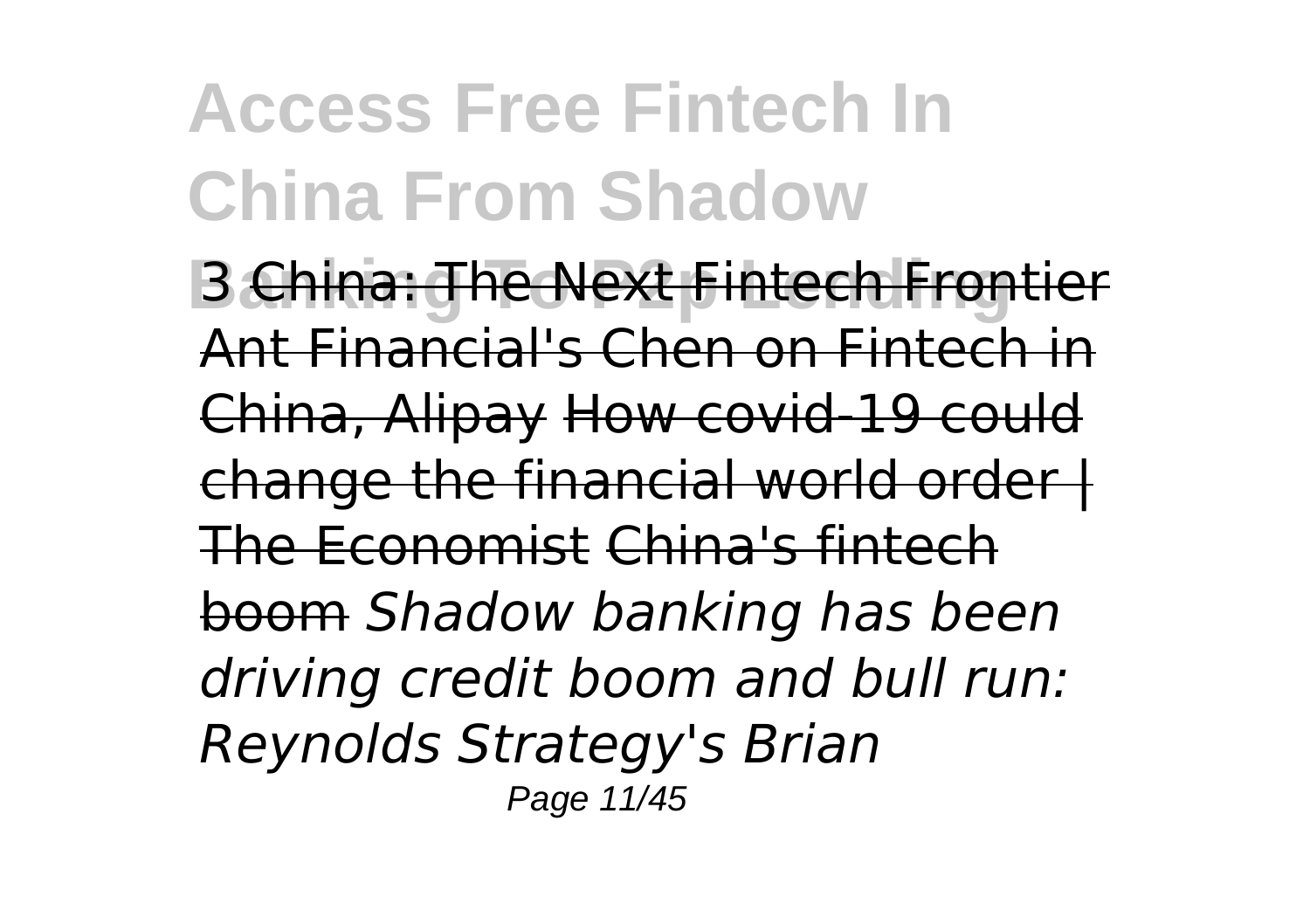**Access Free Fintech In China From Shadow Banking To P2p Lending** *Reynolds* **Yuen Speaker Series - FinTech and Blockchain in China by Professor Zhiguo HE** Fintech In China From Shadow Ultimately, this systemic shift caused by the P2P sector offers China a regulatory and market reform opportunity as the shadow Page 12/45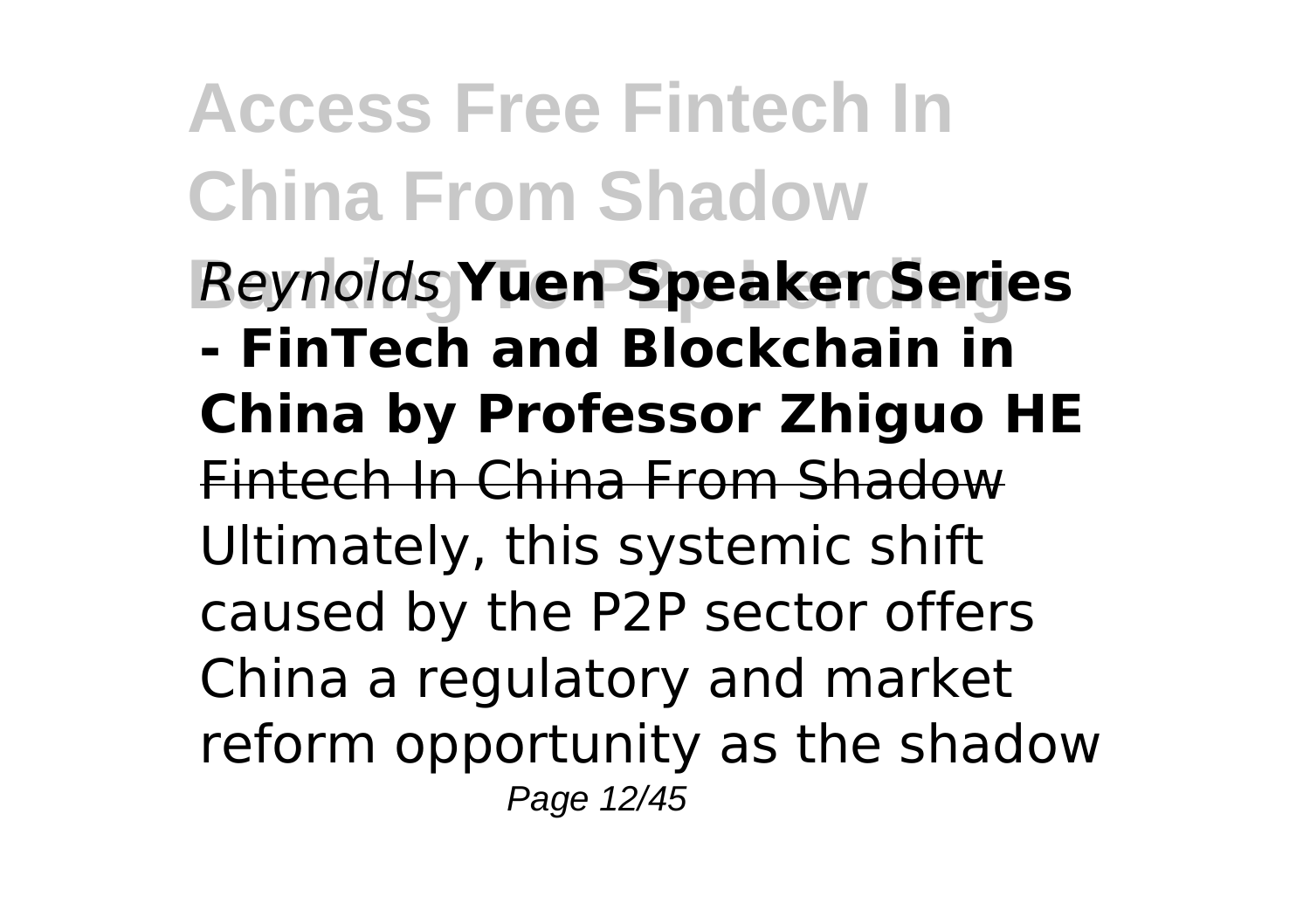**Access Free Fintech In China From Shadow** has been brought to the light. Keywords Financial technology FinTech Financial innovation Financial globalization Financial regulation China Regulatory Technology RegTech

 $FinTech$  in China: From Shad Page 13/45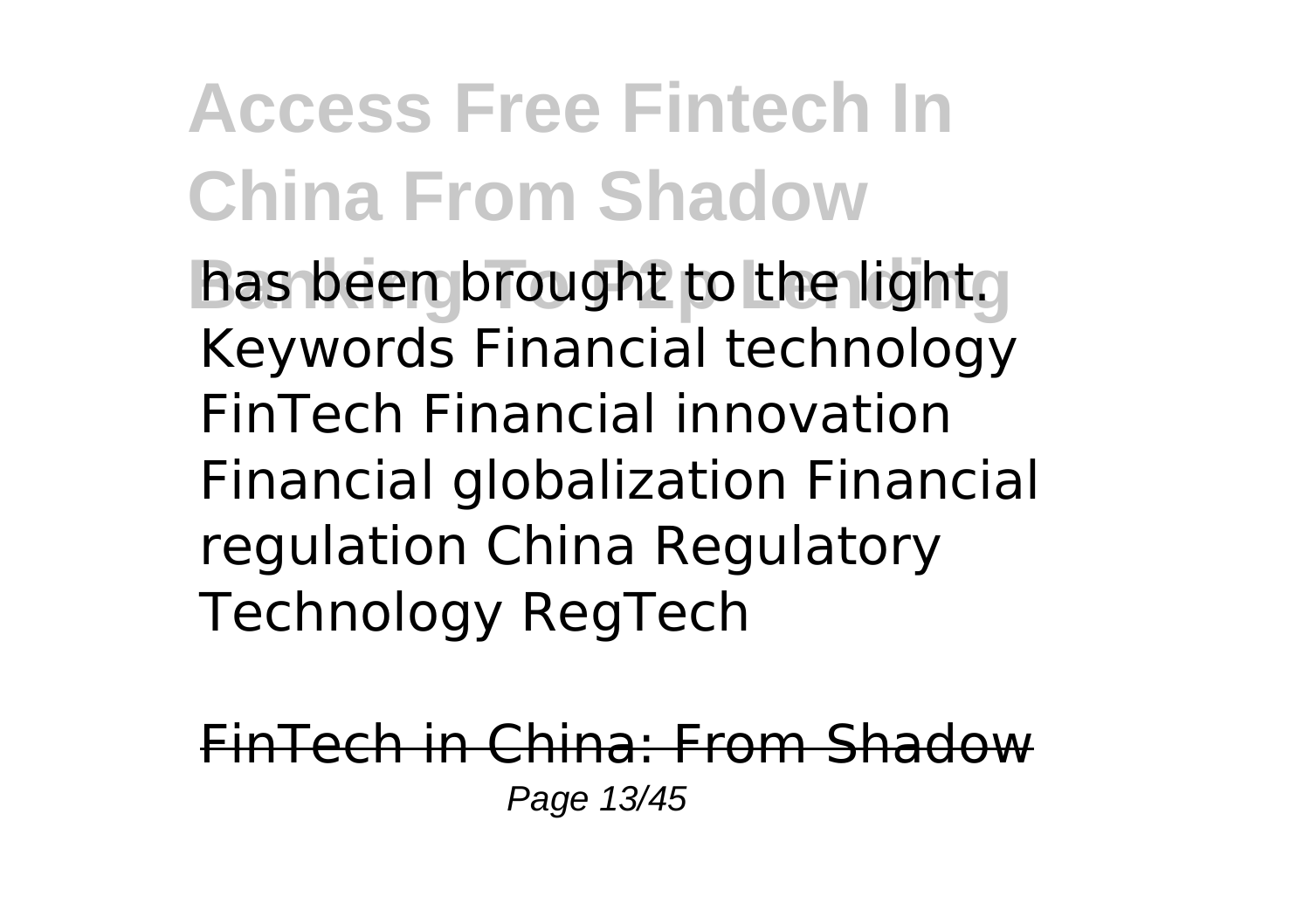**Banking to P2P Lending ...** in a FinTech promises to enhance financial inclusion and broaden the scope of financial intermediation. We invite academics and practitioners working on financial technology (FinTech), shadow banking and Page 14/45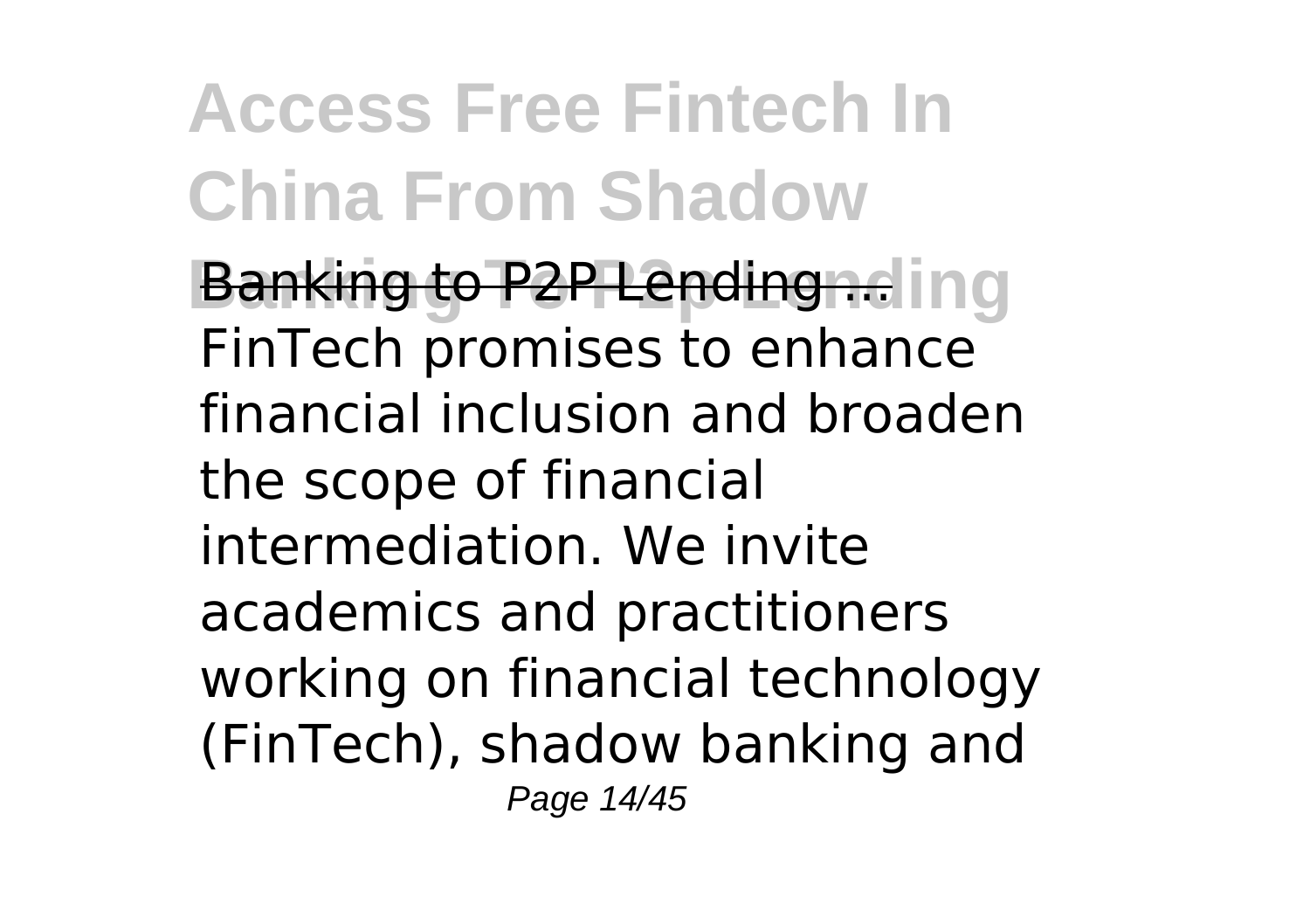**Access Free Fintech In China From Shadow financial stability in the Chinese** Economy to submit their research papers to our conference.

FinTech & Shadow Banking in China 2019 Conference - Heriot ... Request PDF | FinTech in China: From Shadow Banking to P2P Page 15/45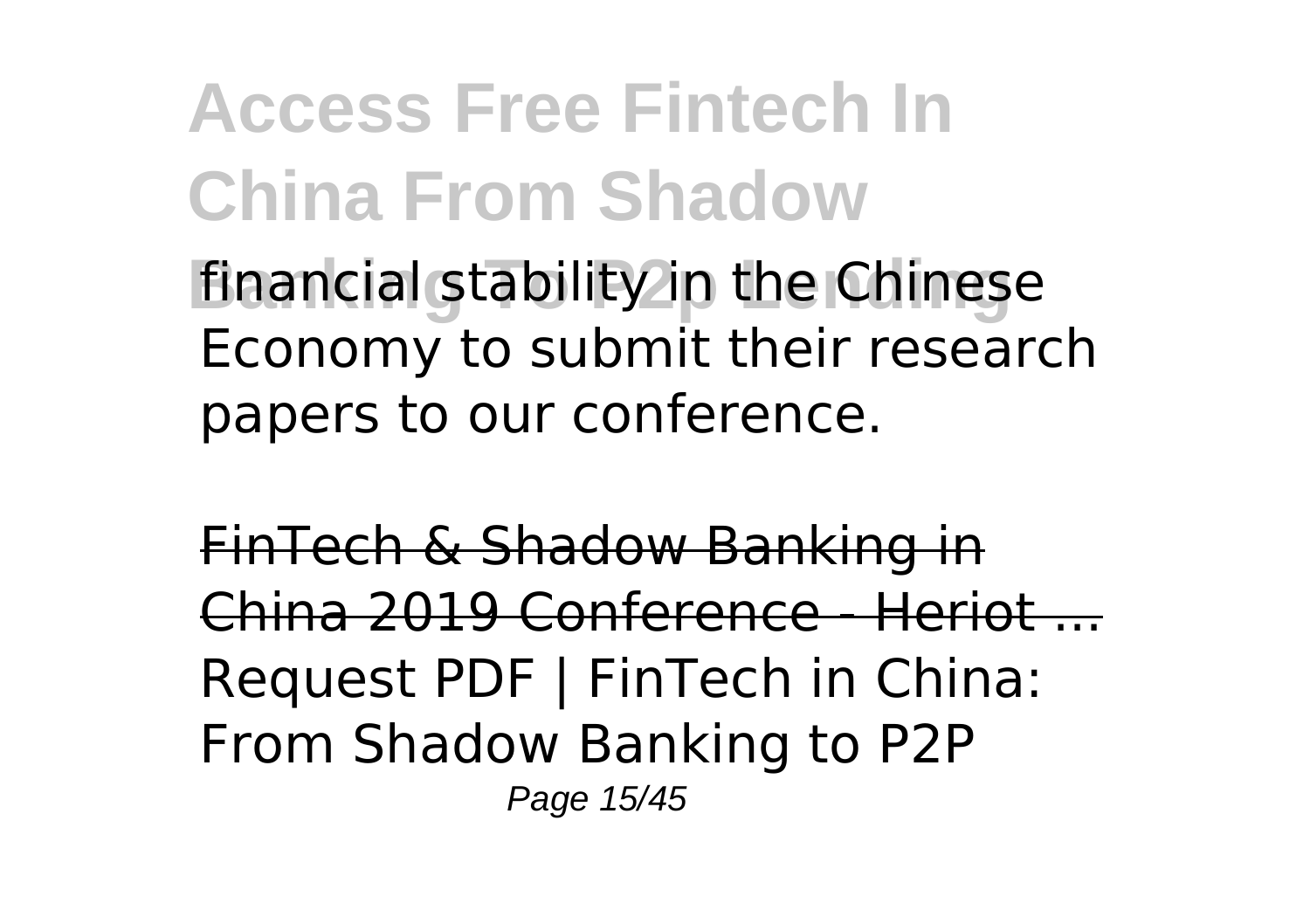**Access Free Fintech In China From Shadow Banding | In 1978 China Financial** sector has began a gradual reform process. Within 40 years the country went from a monobank model to ...

FinTech in China: From Shadow Banking to P2P Lending ... Page 16/45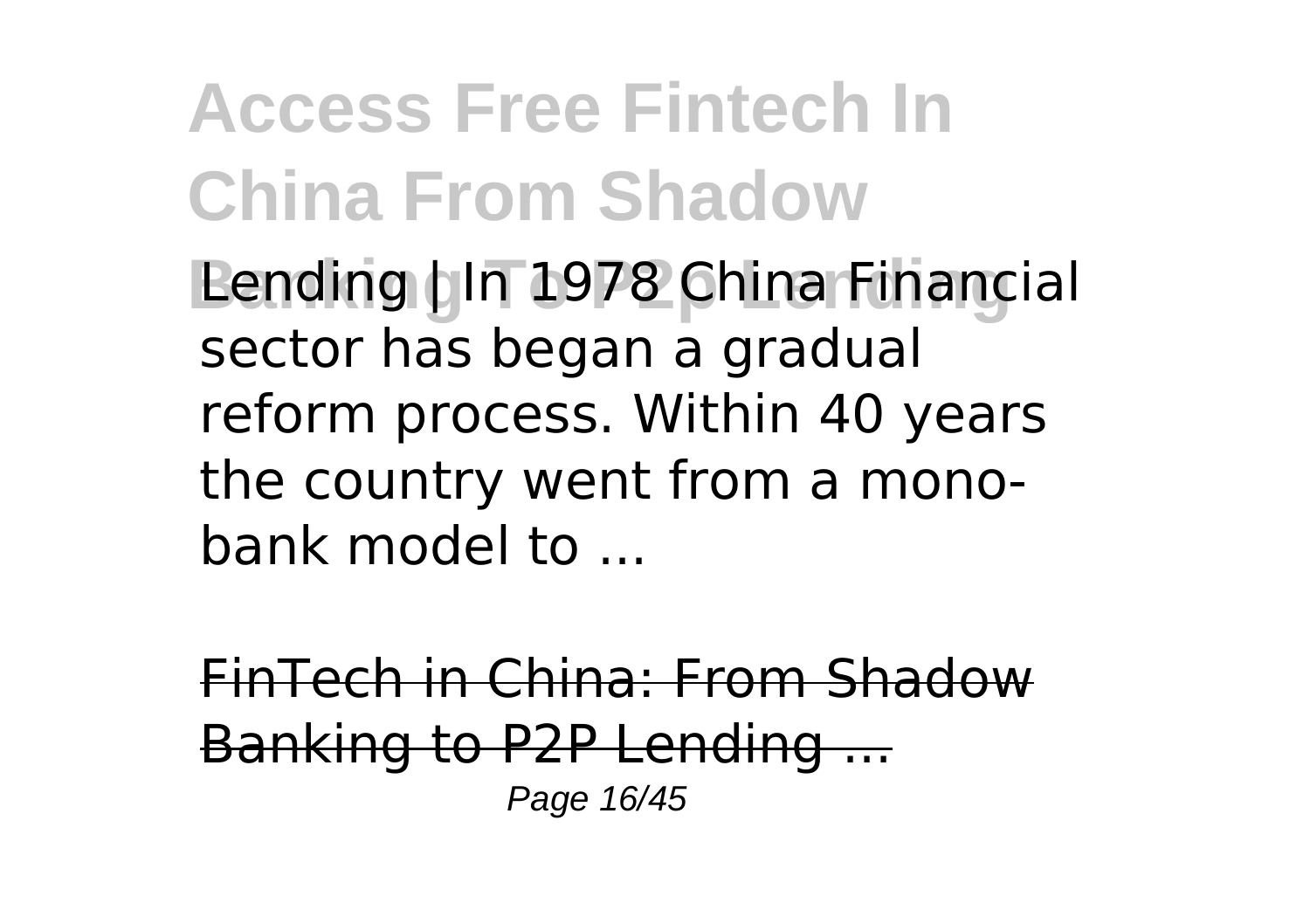**Banking To P2p Lending** In July 2015, China's peer-to-peer (P2P) lending platforms counted 2,136, with settlements of about RMB82.5 billion transactions in that single month, making it the country with the most P2P platforms in the world. As the sector went from one platform in Page 17/45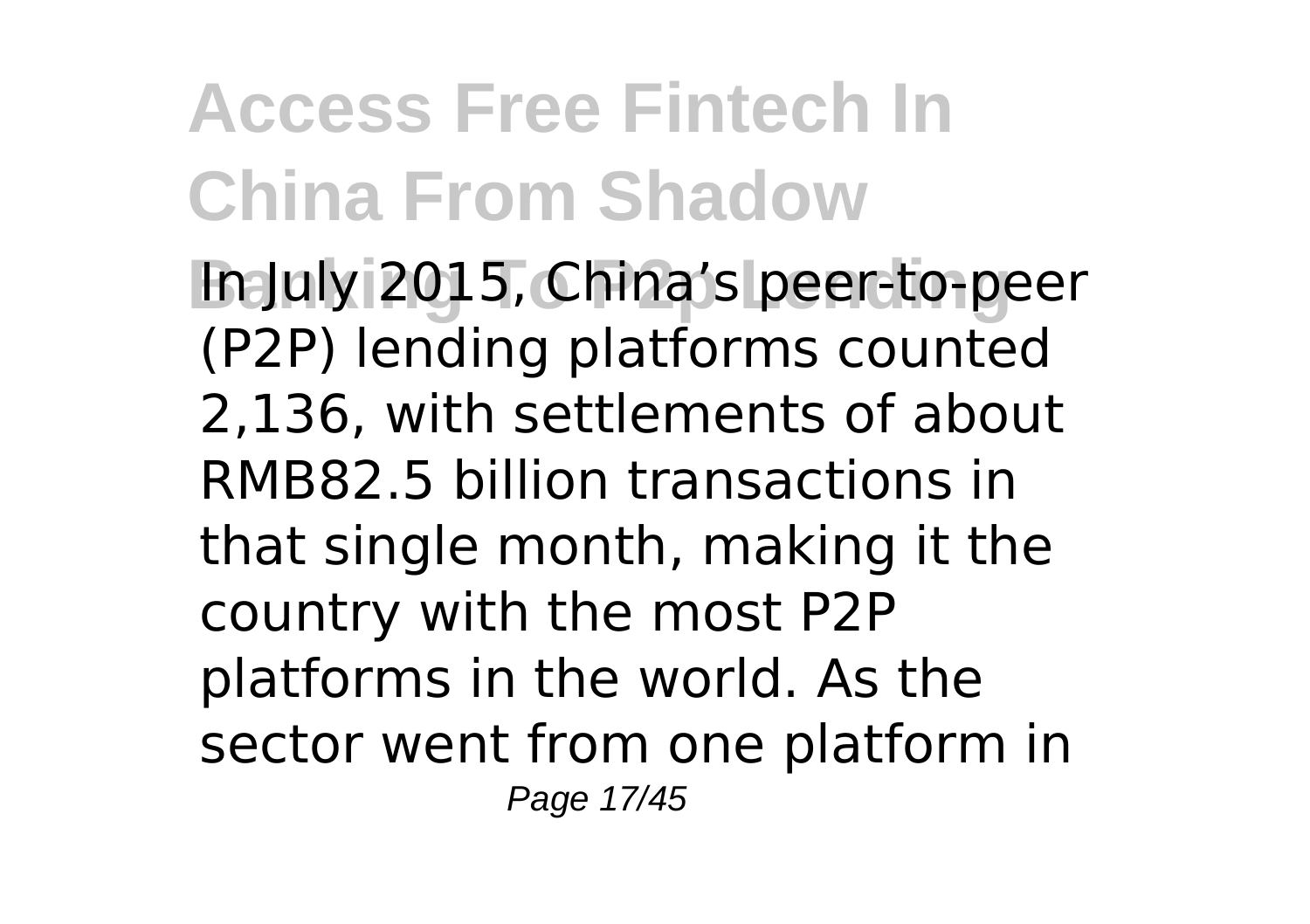**Access Free Fintech In China From Shadow Banking To P2p Lending** 2007 to more than an estimated 2,000 platforms currently, the P2P sector went from too-small-tocare to too-big-to-fail, attracting a new ...

FinTech in China:from the shadows?

Page 18/45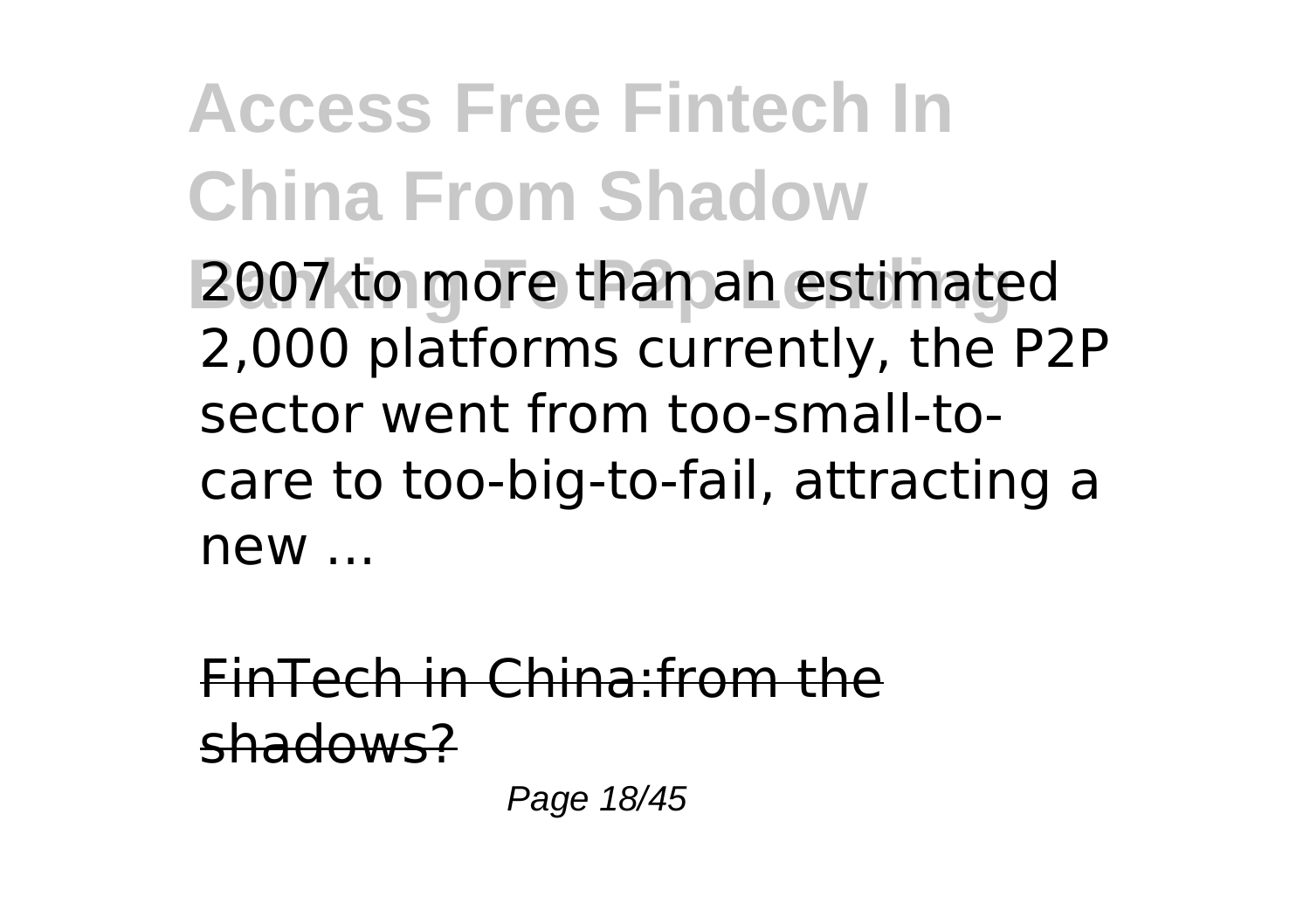**Banking The conference on FinTech and** Shadow Banking in China from 28th to 29th November 2019 in Edinburgh, hosted by Heriot-Watt University addressed two major themes in the provision of nonbank credit in China. The first theme was about the behaviour Page 19/45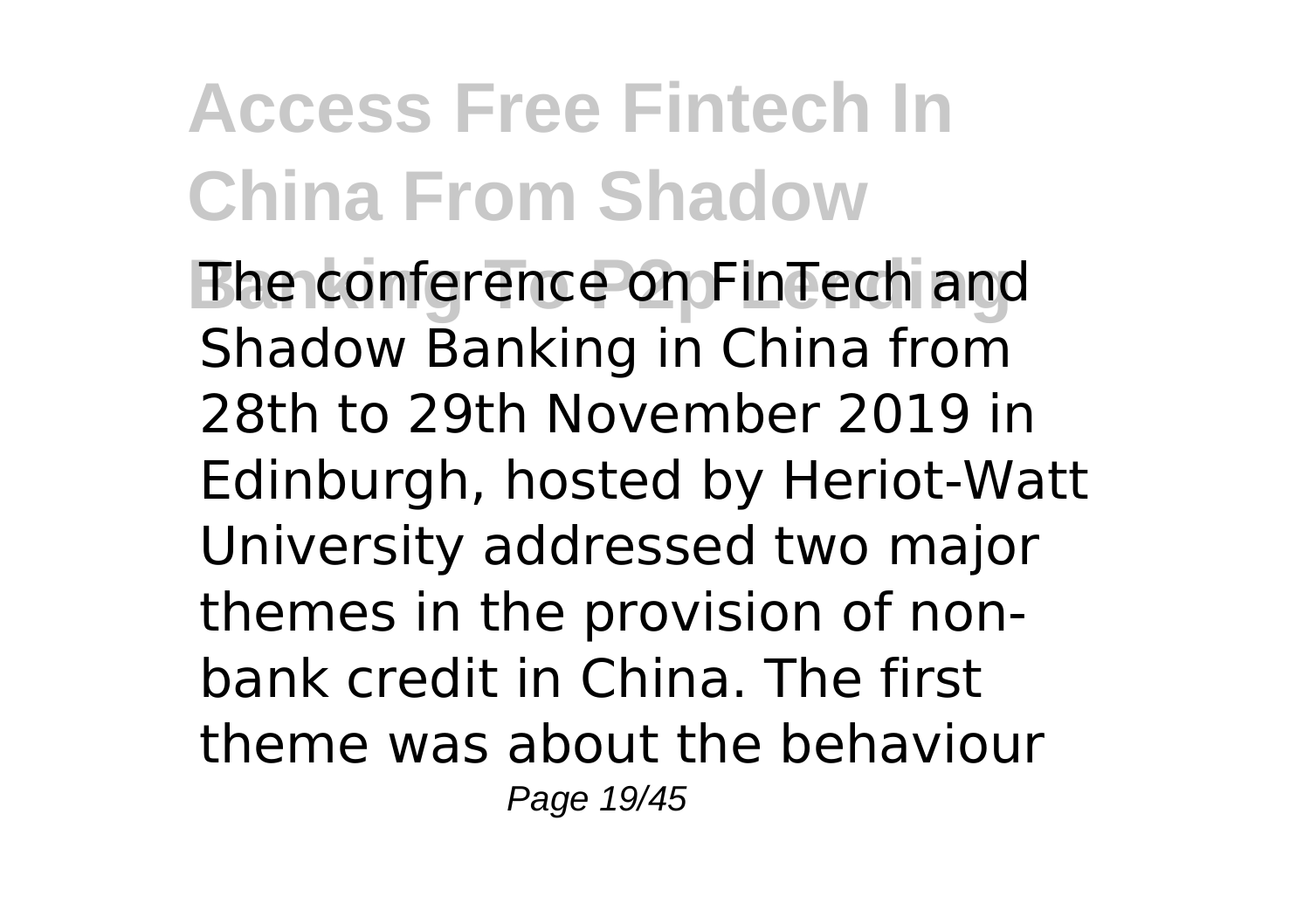**Access Free Fintech In China From Shadow Banking in entrusted loans and** investors in FinTech and Peer-to-Peer (P2P) platforms, and the second theme was about the monetary transmission mechanism and the efficiency of monetary policy interacting with shadow banking in China. Page 20/45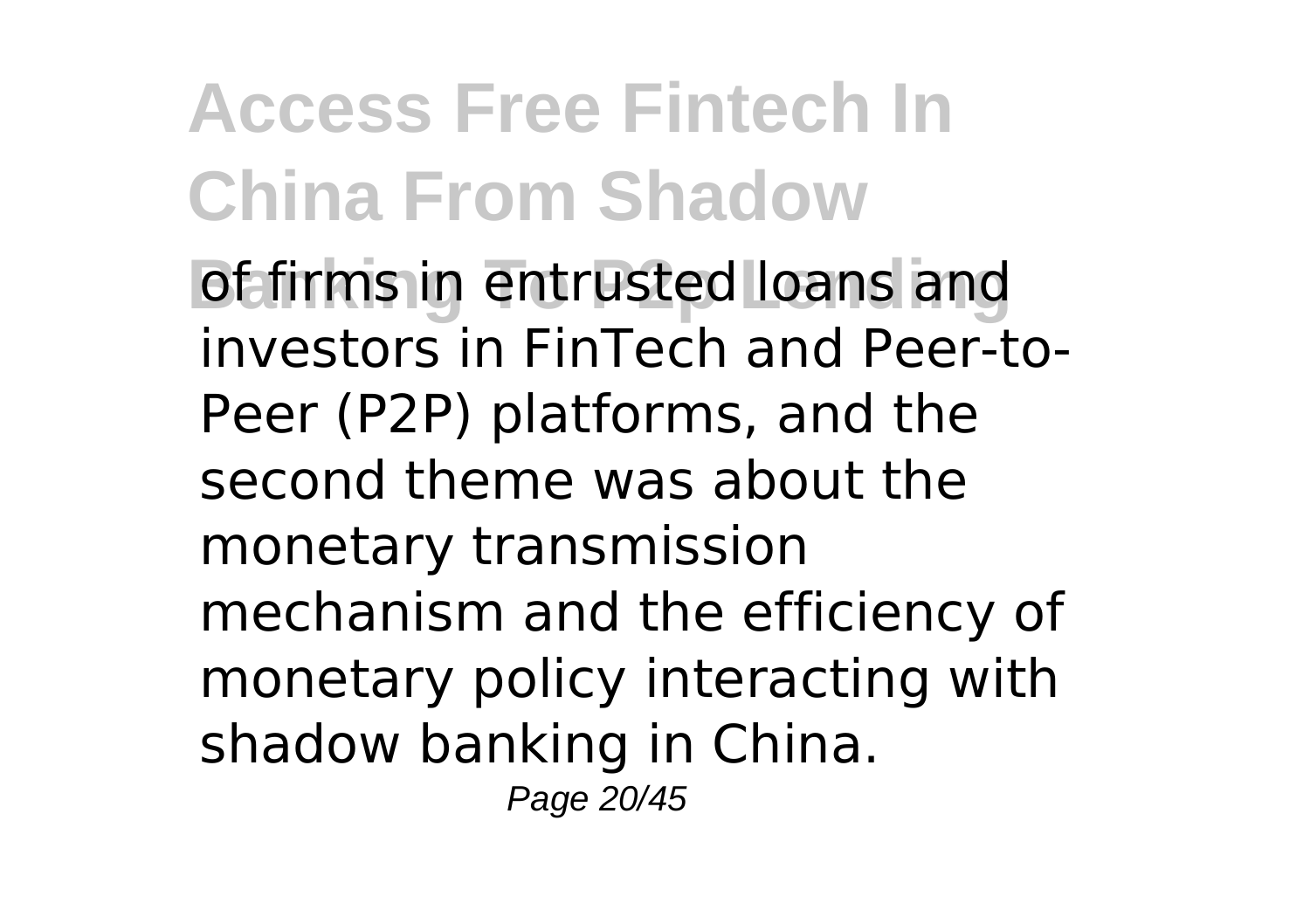**Access Free Fintech In China From Shadow Banking To P2p Lending** Regulating Chinese shadow banking: Throwing the baby out

...

Heriot-Watt University is delighted to be hosting the 2019 Conference in FinTech & Shadow Banking in China, in Edinburgh on Page 21/45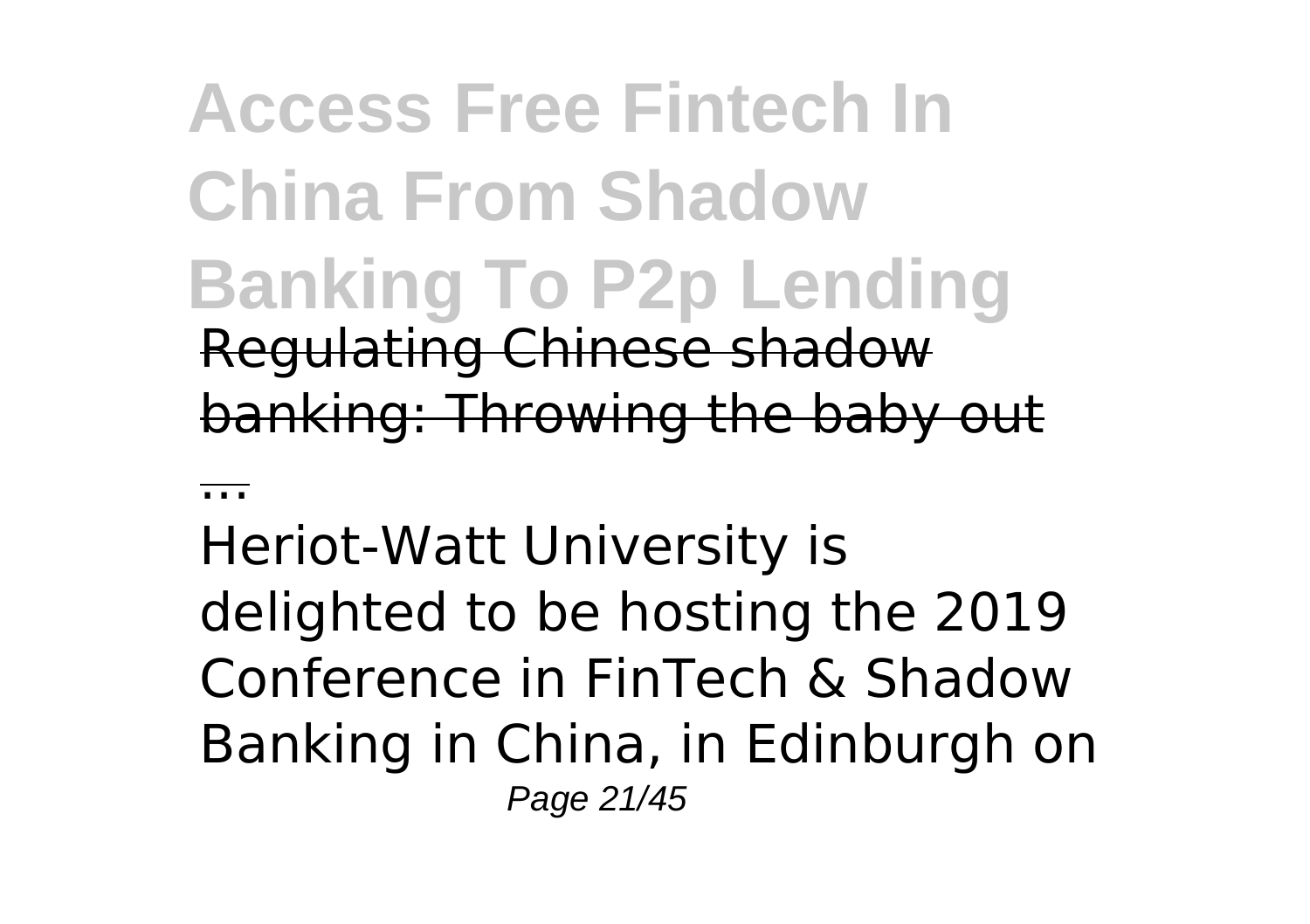the 28th and 29th November. Conference Overview The rapid development of the Financial Technology (FinTech) industry over the last decade has brought along many advantages and challenges to borrowers, investors and regulatory Page 22/45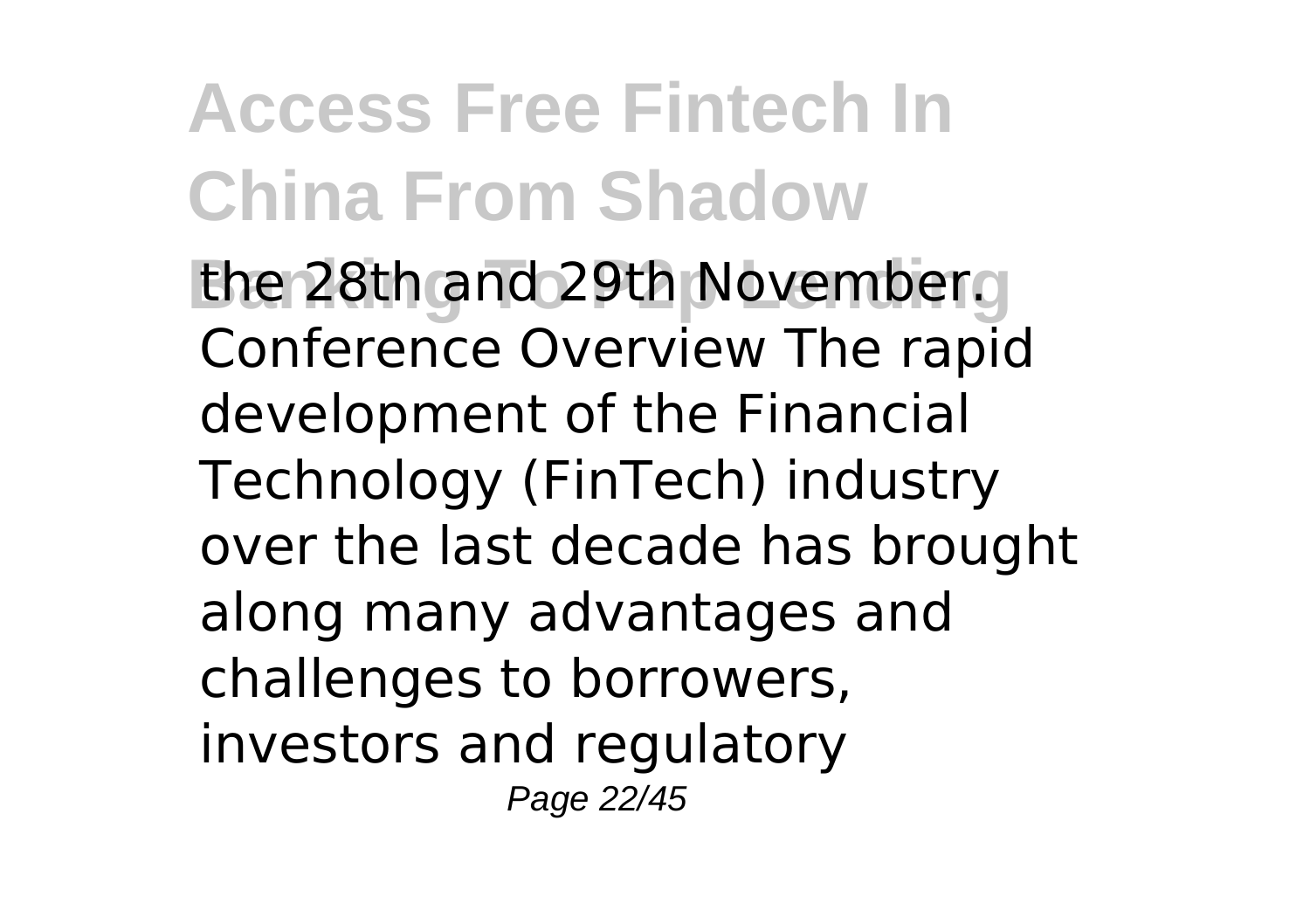**Access Free Fintech In China From Shadow Bathorities To P2p Lending** 

FinTech & Shadow Banking in China 2019 Conference Tickets ... China also leads the world in fintech investment. An Accenture analysis shows that the value of fintech deals in China in 2018 Page 23/45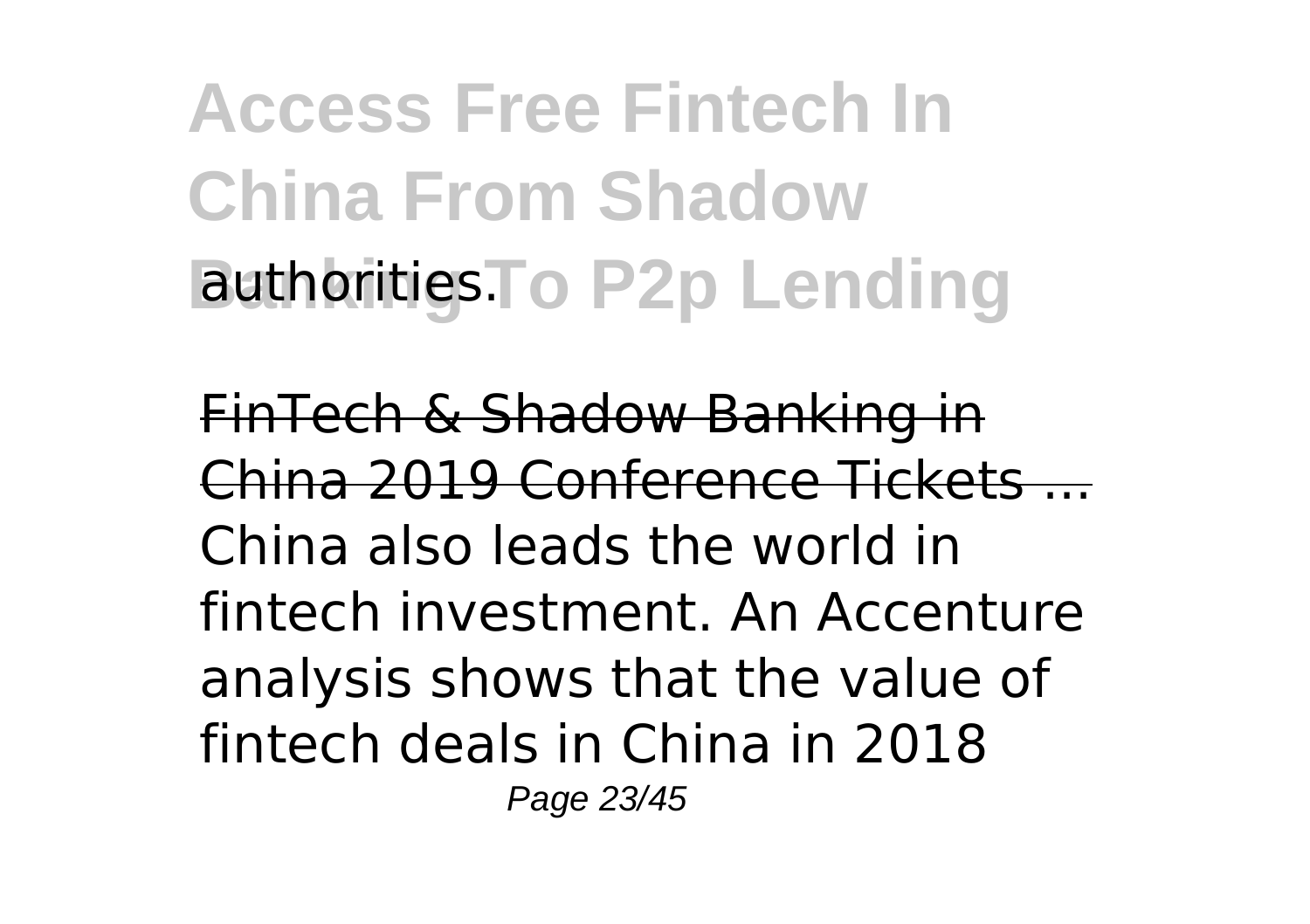**Access Free Fintech In China From Shadow Baccounted for 46 percent of all** fintech investments globally in 2018. The Chinese mainland now hosts eight of the world's leading fintech unicorns.

Fintech reshapes China's financial industry - CGTN Page 24/45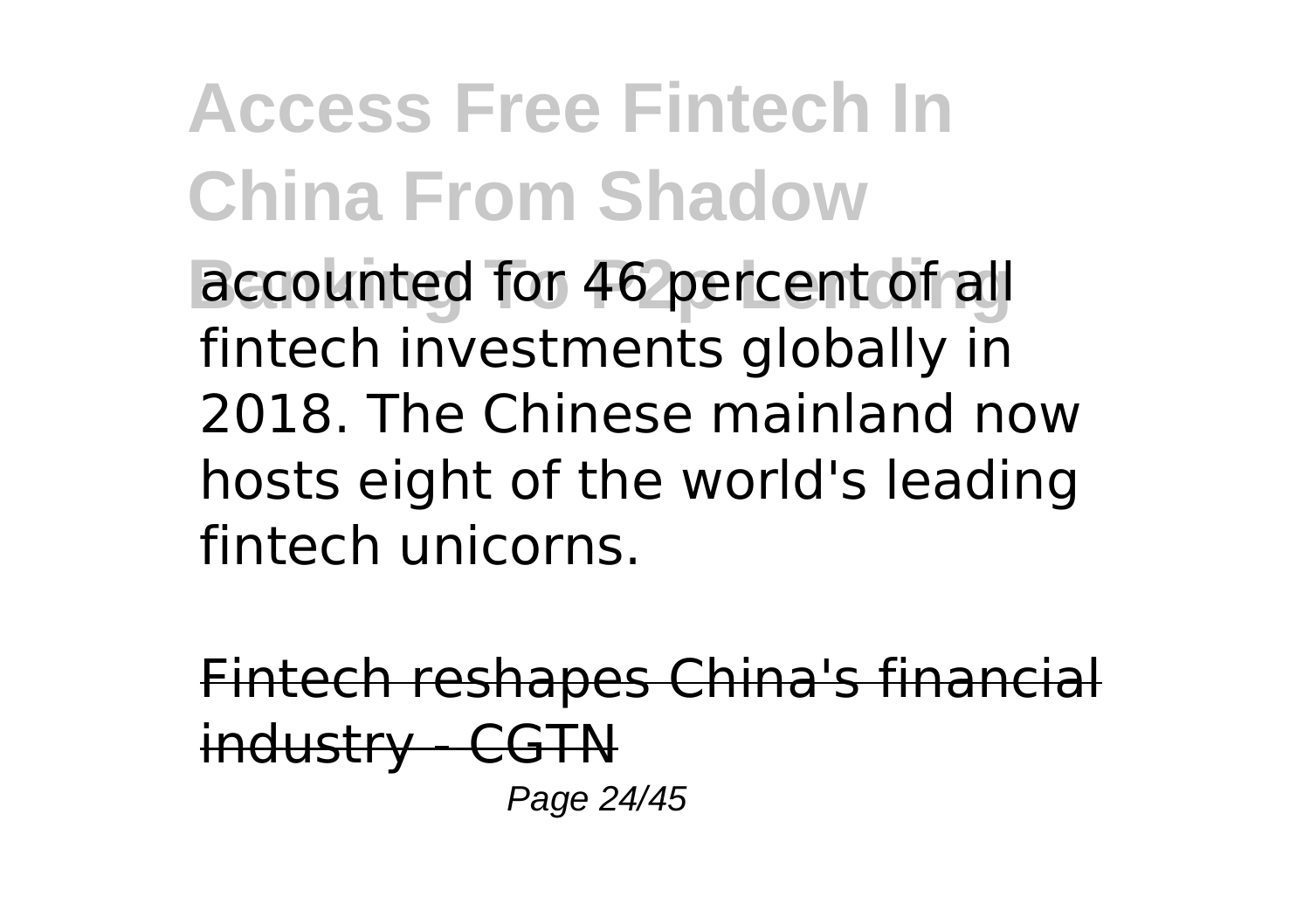**Access Free Fintech In China From Shadow BEInTech in China: from the no** shadows?" Douglas Arner and Janos Barberis Journal of Financial Perspectives Dec 2015, Vol. 3, Issue 3, pp 78-91. Abstract: In July 2015, China's peer-to-peer (P2P) lending platforms 2,136, with settlements of about RMB82.5 Page 25/45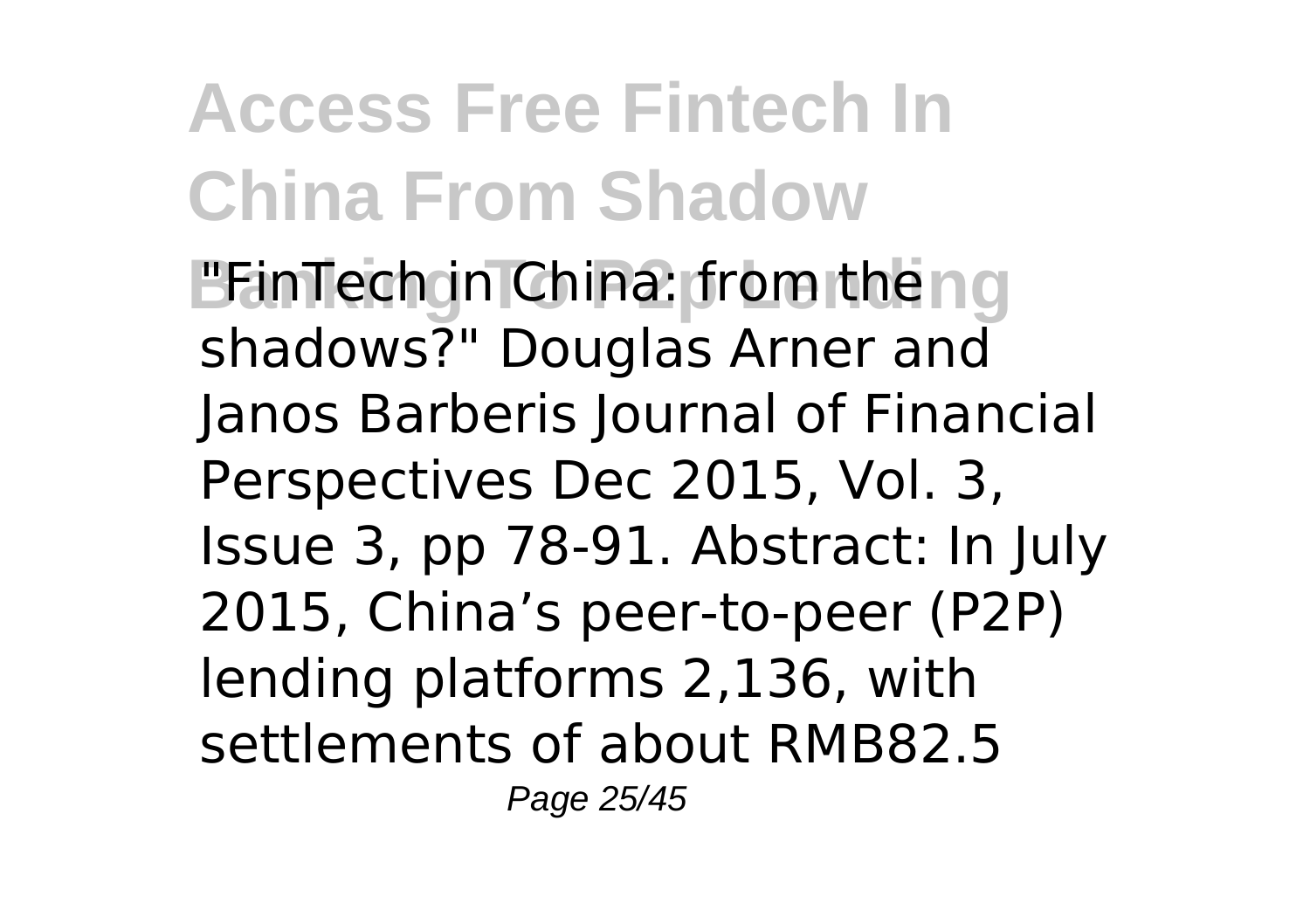**Access Free Fintech In China From Shadow billion transactions in that single** month, making it the country with the most P2P platforms ...

Arner & Barberis on FinTech in China: From the Shadows? Today, China's FinTech industry is a much more intricately-linked Page 26/45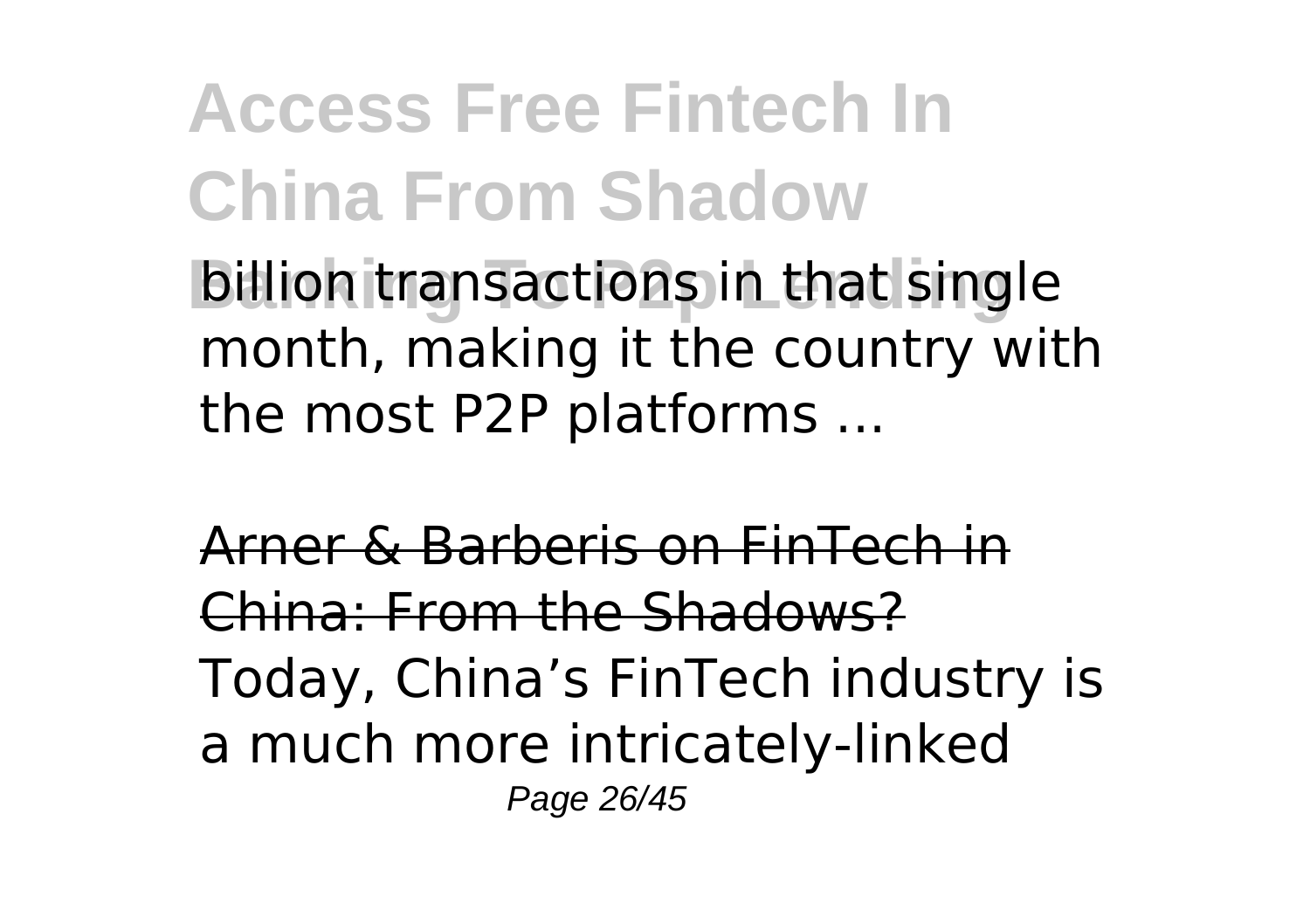**Access Free Fintech In China From Shadow** and developed sector than might have been previously thought. FinTech companies are merging financial services seamlessly with regular activities, making banking less visible and more frictionless, and improving the customer experience through innovative Page 27/45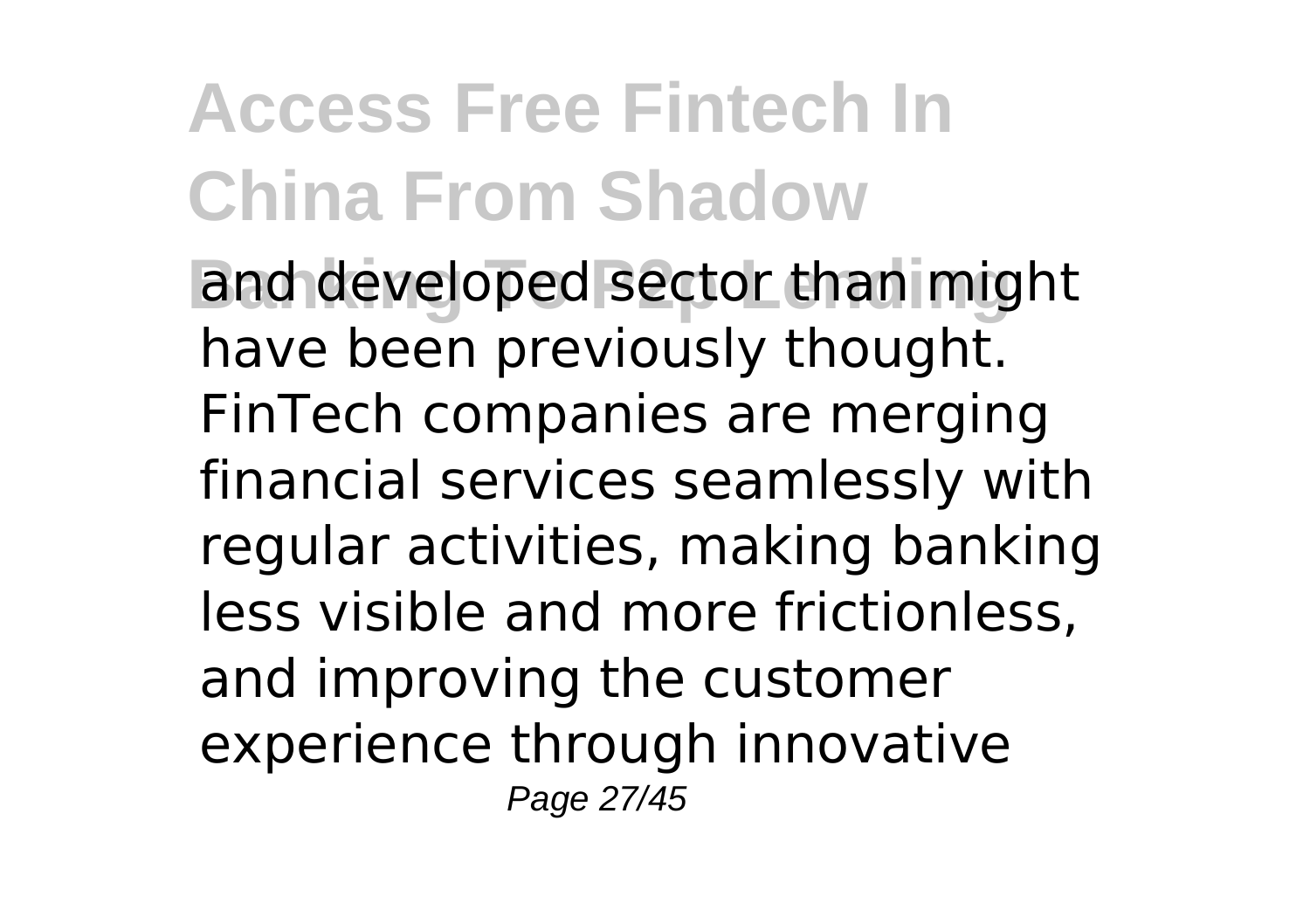**Access Free Fintech In China From Shadow business models and customised** solutions.

The Rise of FinTech in China and Where We Go From Here .... China has been at the forefront of fintech growth and is the largest fintech market in the world. In Page 28/45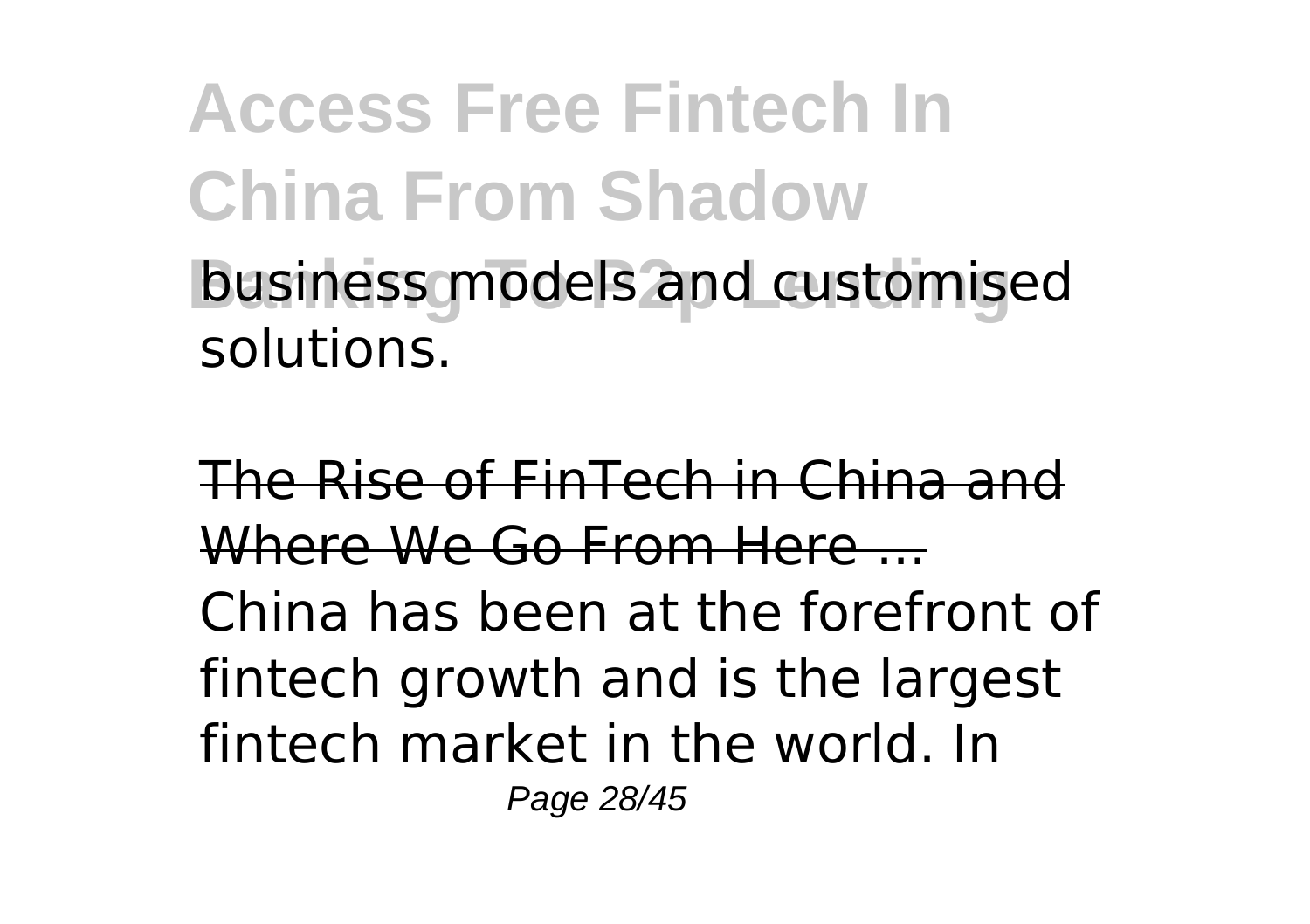**Access Free Fintech In China From Shadow Banking To P2p Lending** terms of investments, according to the Accenture analysis, the value of fintech deals in China ...

Fintech in China: What Lies Ahead - Knowledge@Wharton Although the world economy remains shrouded in the gloomy Page 29/45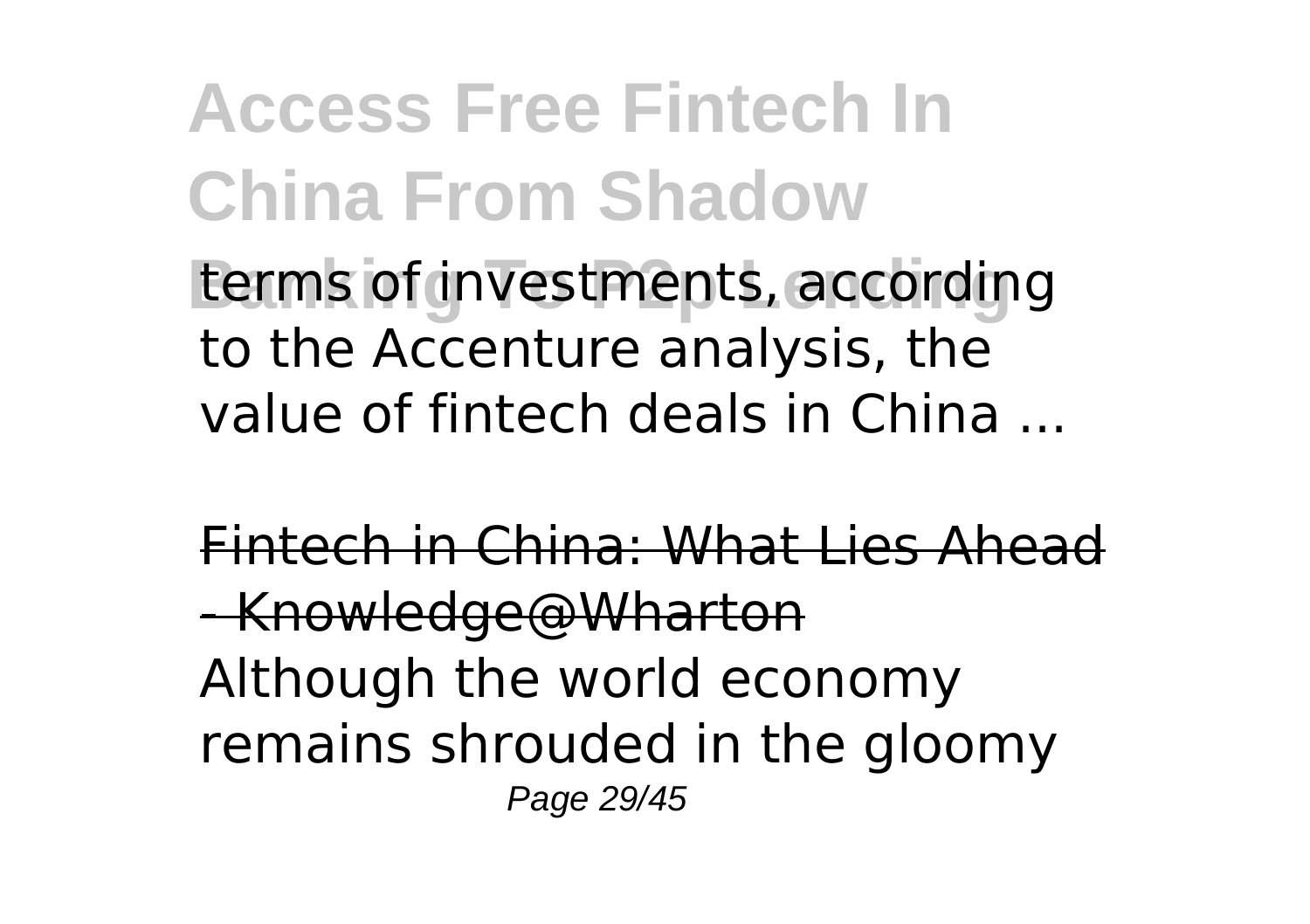**Access Free Fintech In China From Shadow** shadow of the coronavirus, the financial inclusion and technological innovation brought by China's fintech industry have offered a silver lining.

Leading Chinese fintech injects fresh impetus into world ... Page 30/45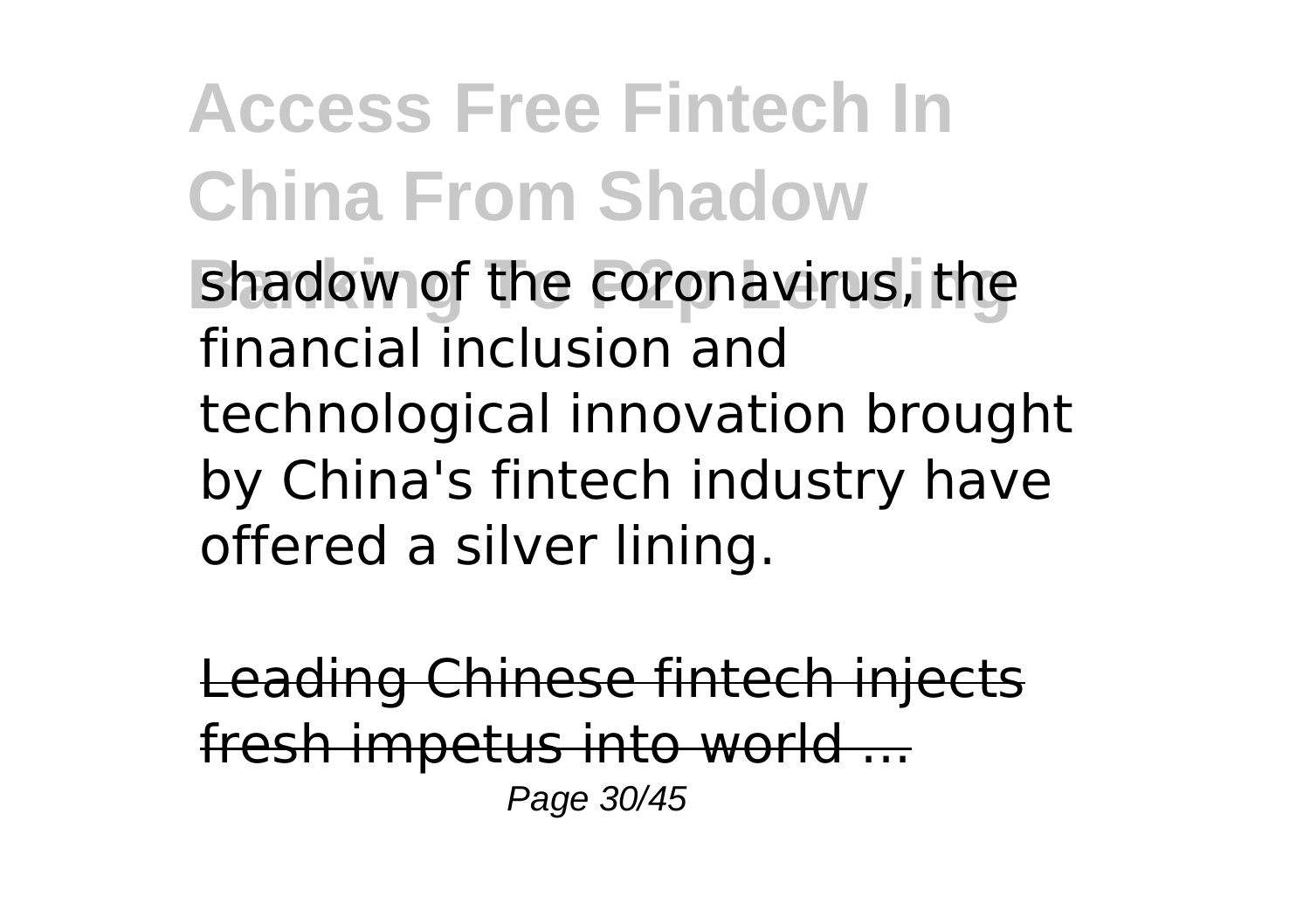**Access Free Fintech In China From Shadow Banking in China is the "shadow** of the banks". Moreover, it differs from shadow banking in the United States in that securitisation and market-based instruments play only a limited role. With a series of maps we show that the size and dynamics Page 31/45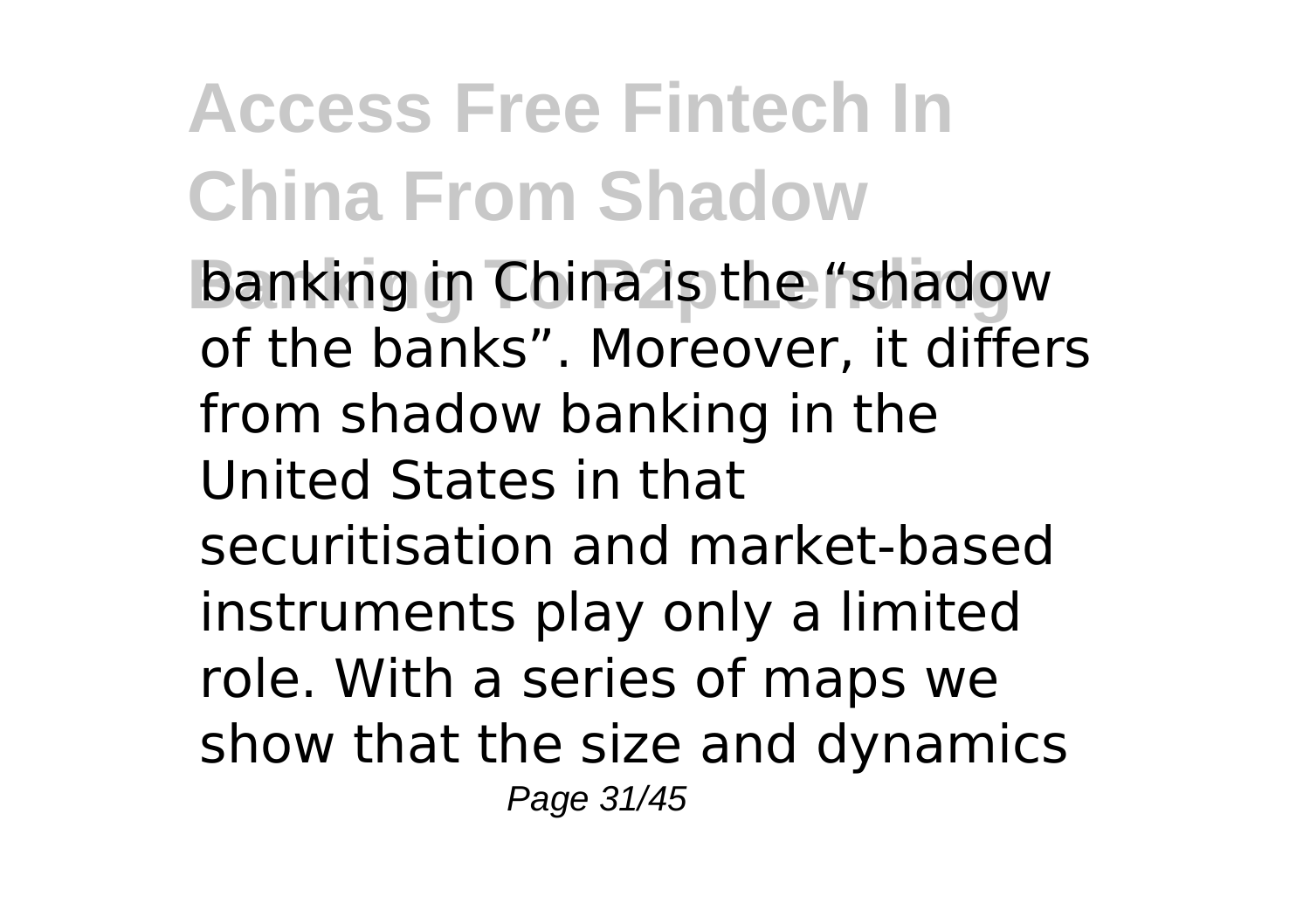**Access Free Fintech In China From Shadow** *Banking in China have Banking in China have* been changing rapidly. This reveals a marked shift in

BIS Working Papers SHANGHAI, Sept. 27 (Xinhua) -- As many small and medium-sized enterprises (SMEs) worldwide Page 32/45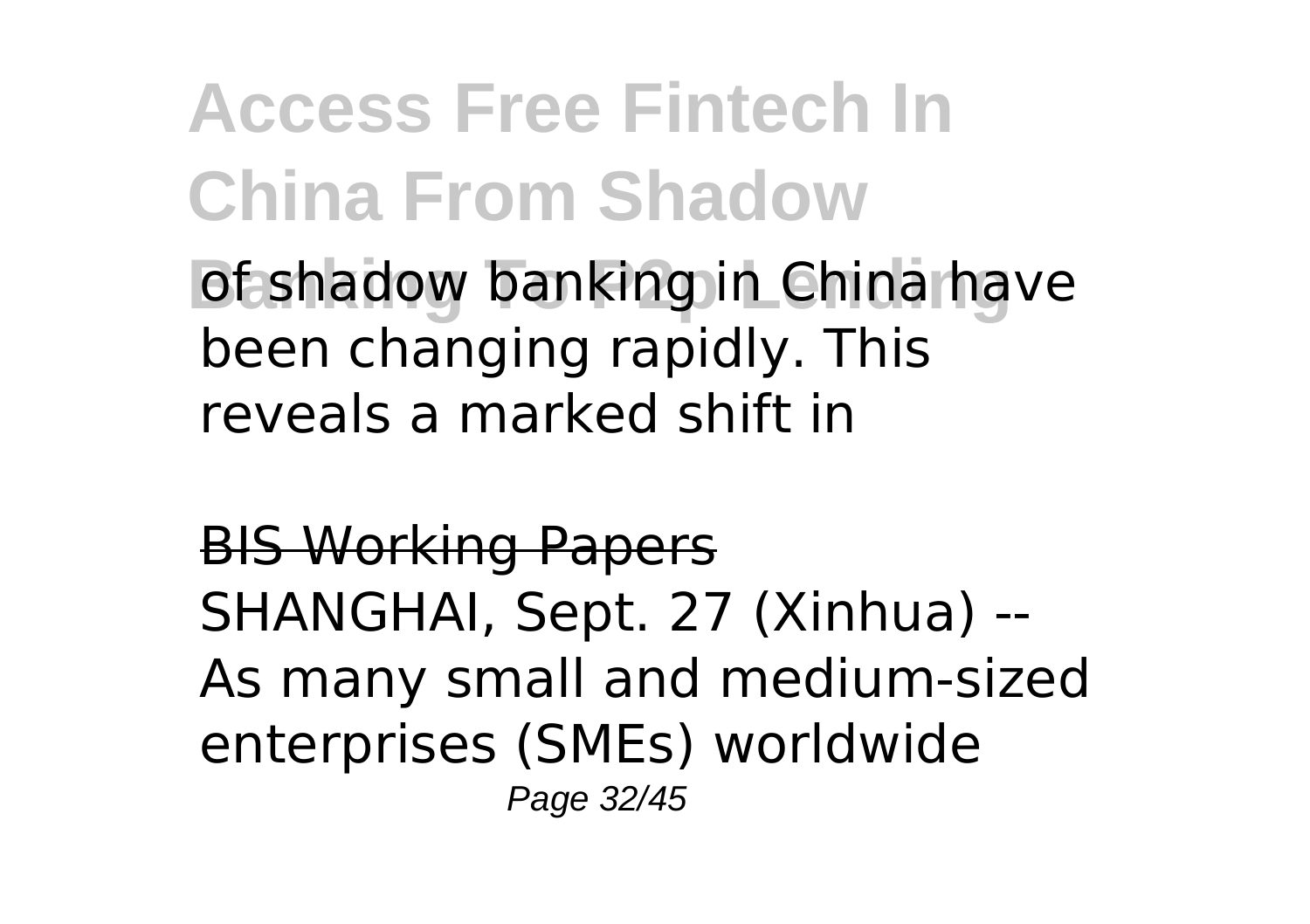**Access Free Fintech In China From Shadow** have been hit hard by the **ling** COVID-19 pandemic, fintech is expected to provide them opportunities to shake off the negative impact and thus inject new momentum into the global economic recovery. Besides the demonstration of innovative Page 33/45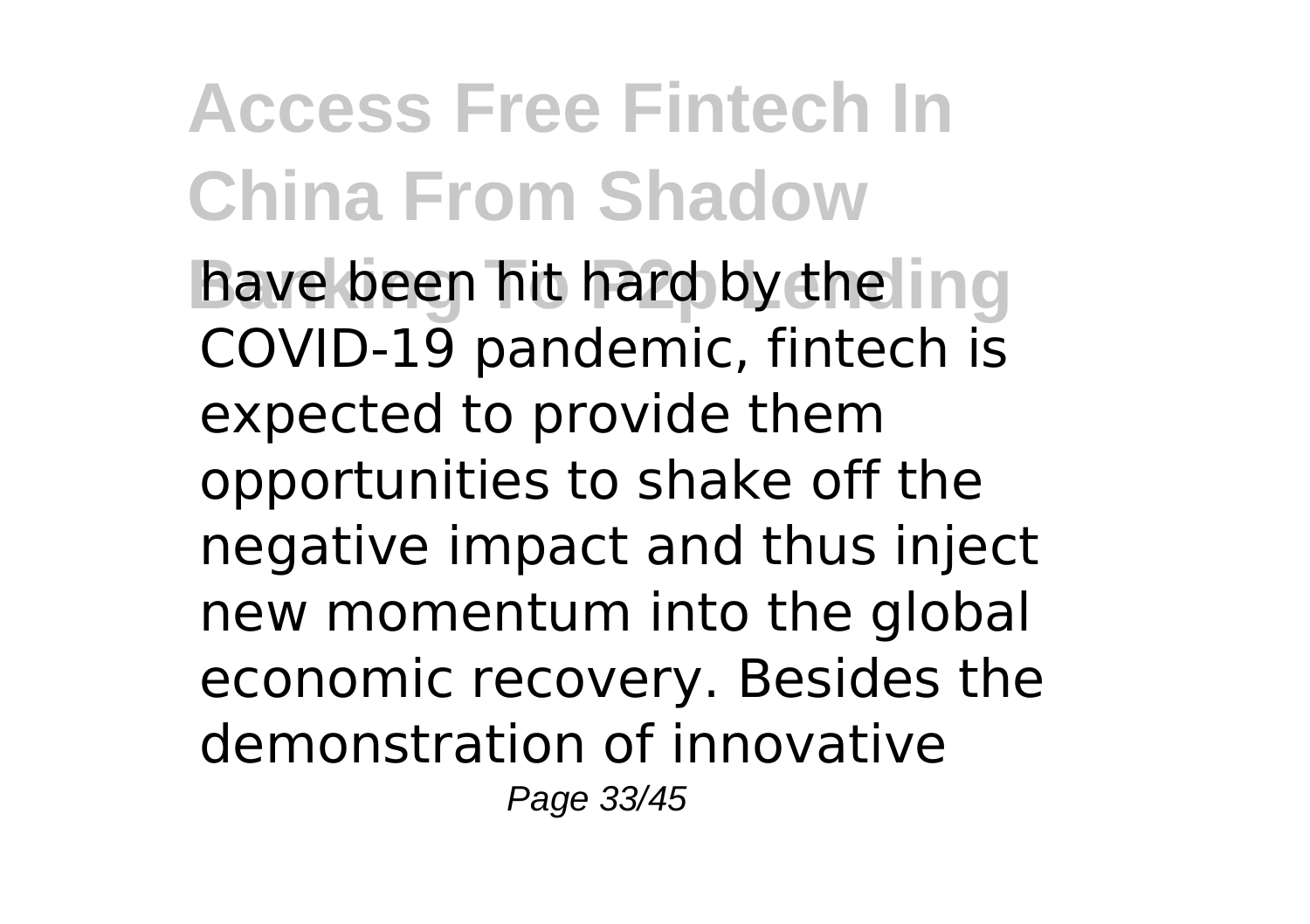**Access Free Fintech In China From Shadow applications of fintech in China,** more than 40 online and offline sessions were held at the threeday INCLUSION Fintech Conference in Shanghai, covering global inclusion and ...

Xinhua Headlines: Leading Page 34/45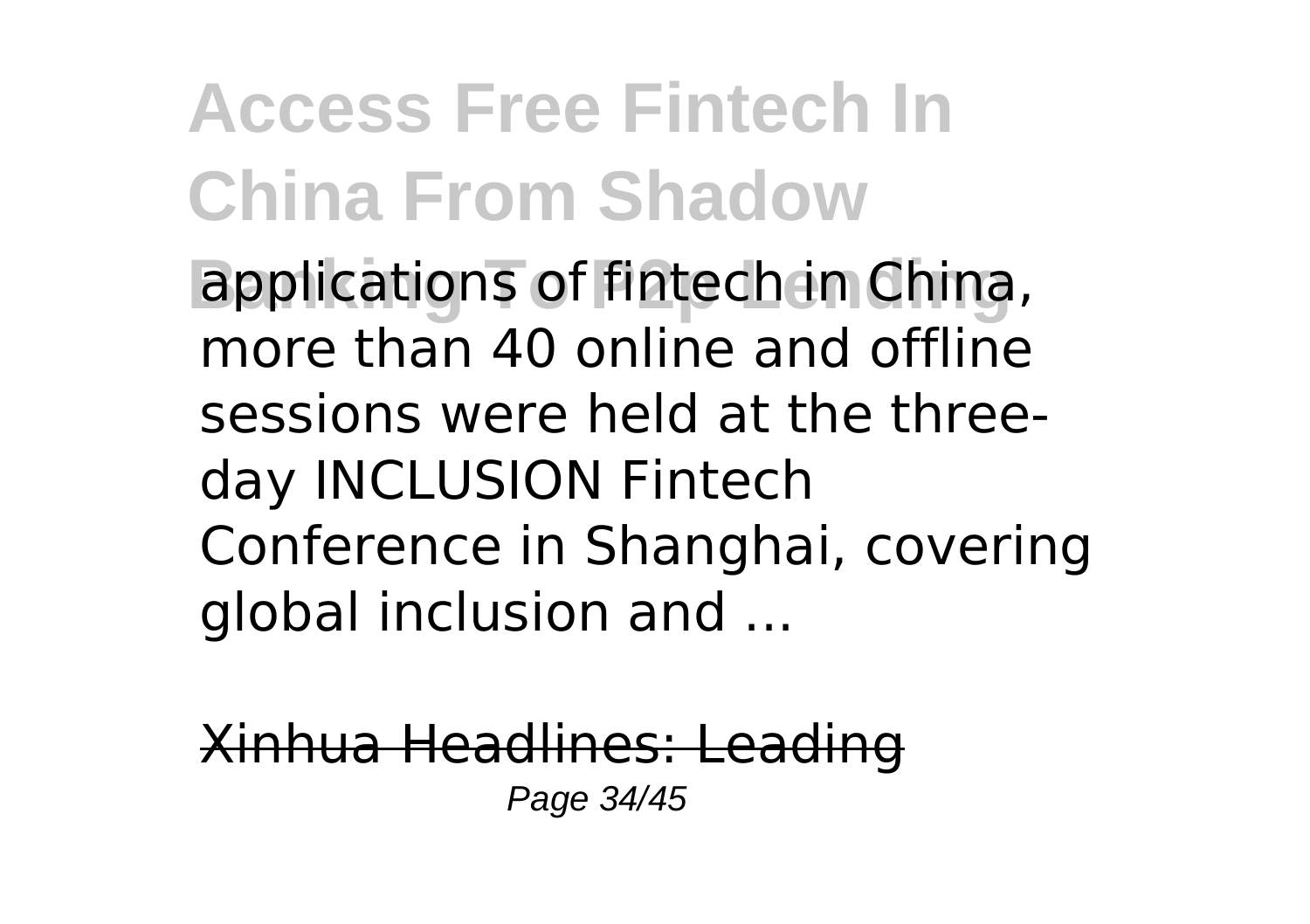**Chinese fintech injects fresh ...** • Fintech credit has grown rapidly in recent years, and is larger in some economies, notably China, the United States and the United Kingdom. • The size of an

economy's fintech credit market is positively related to its income

Page 35/45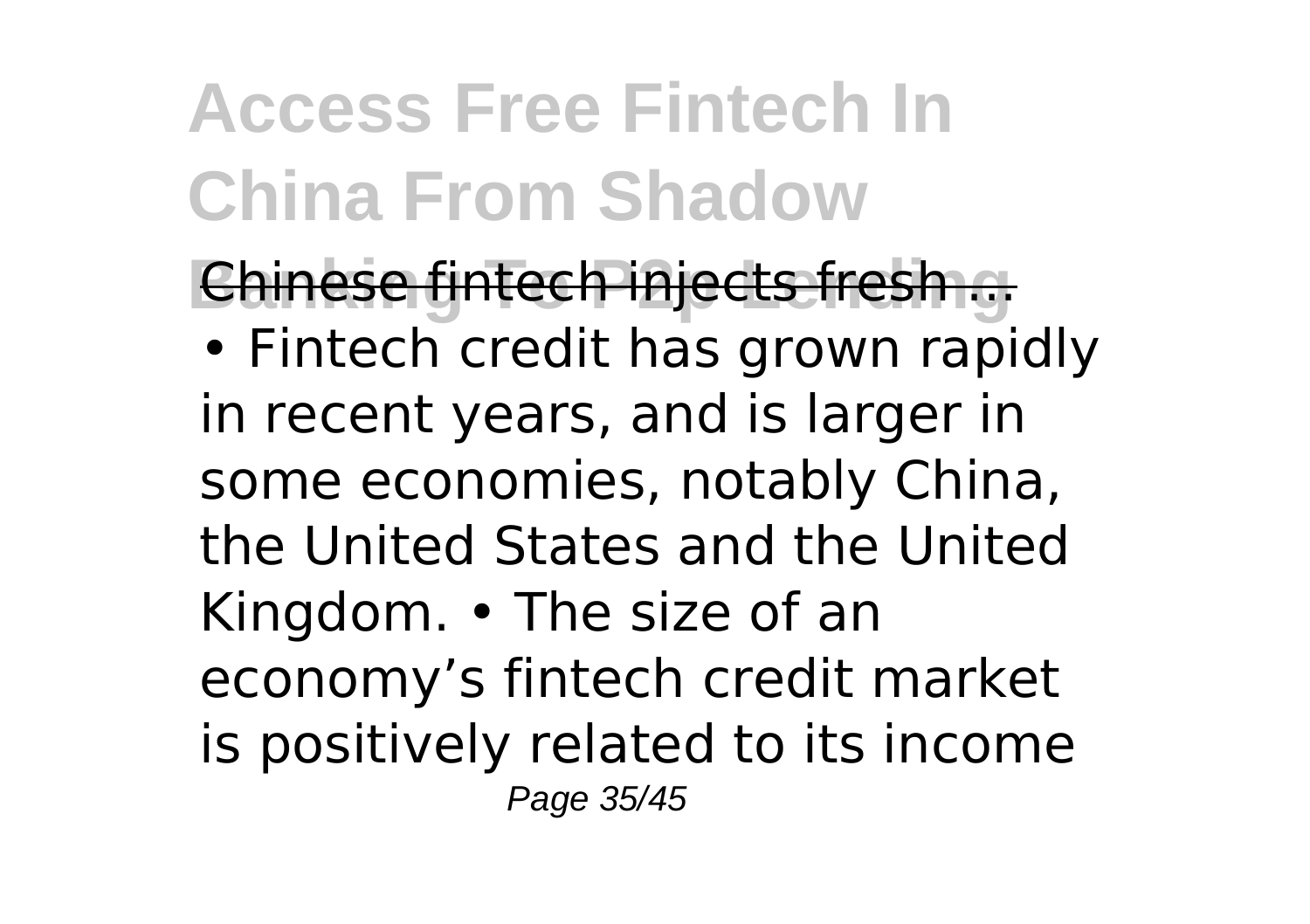**Access Free Fintech In China From Shadow Banking To Pancific Paradelers** and negatively related

Fintech credit markets around the world: size, drivers and ... Sep 28 2020 Fintech-In-China-Fro m-Shadow-Banking-To-P2p-Lending 2/2 PDF Drive - Search and download PDF files for free. Page 36/45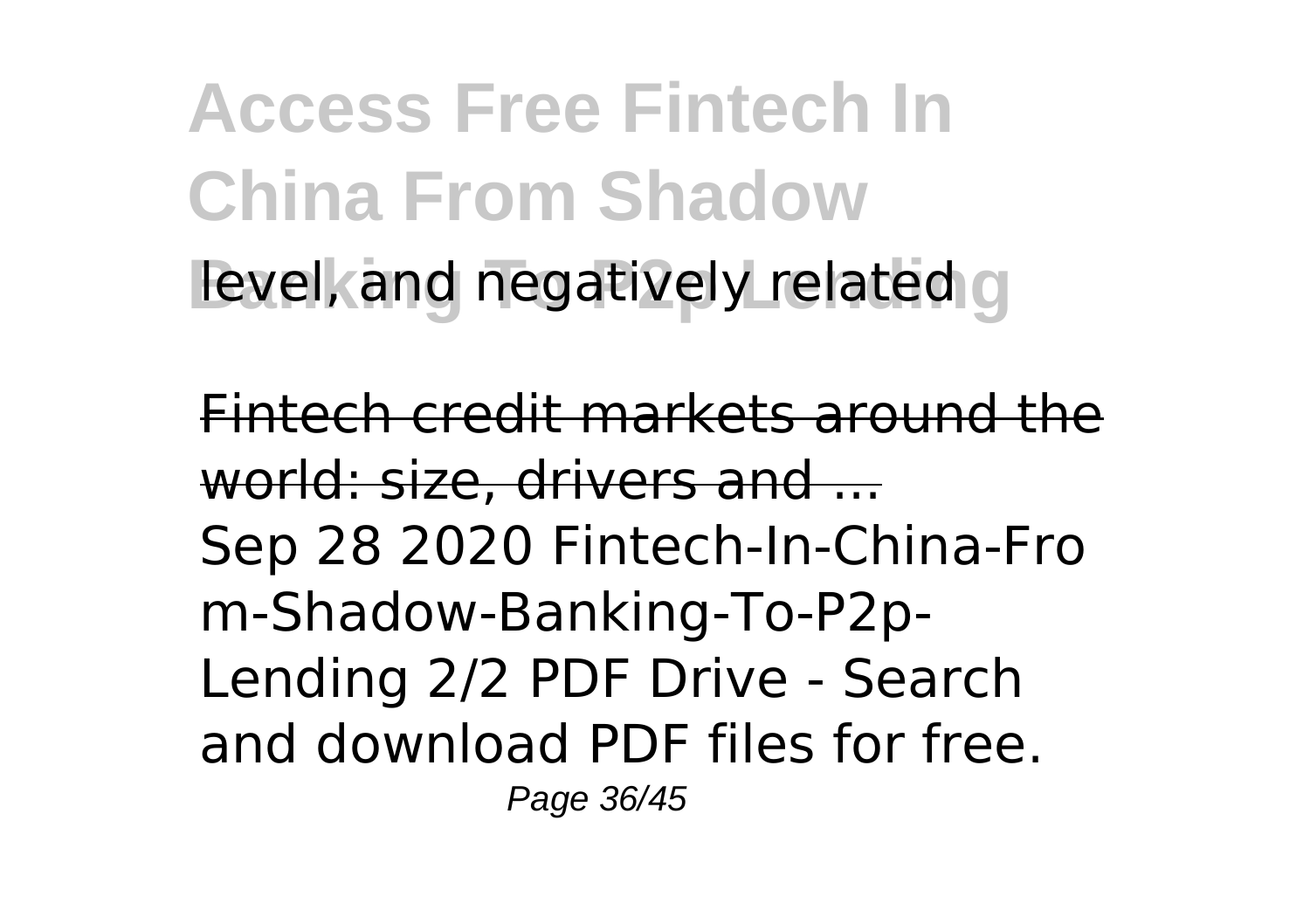**Access Free Fintech In China From Shadow Banderwriting techniques, the a** fintech shadow banking sector has been able to offer faster, better, and cheaper services to its customers in processing

Fintech In China From Shadow Banking To P2p Lending Page 37/45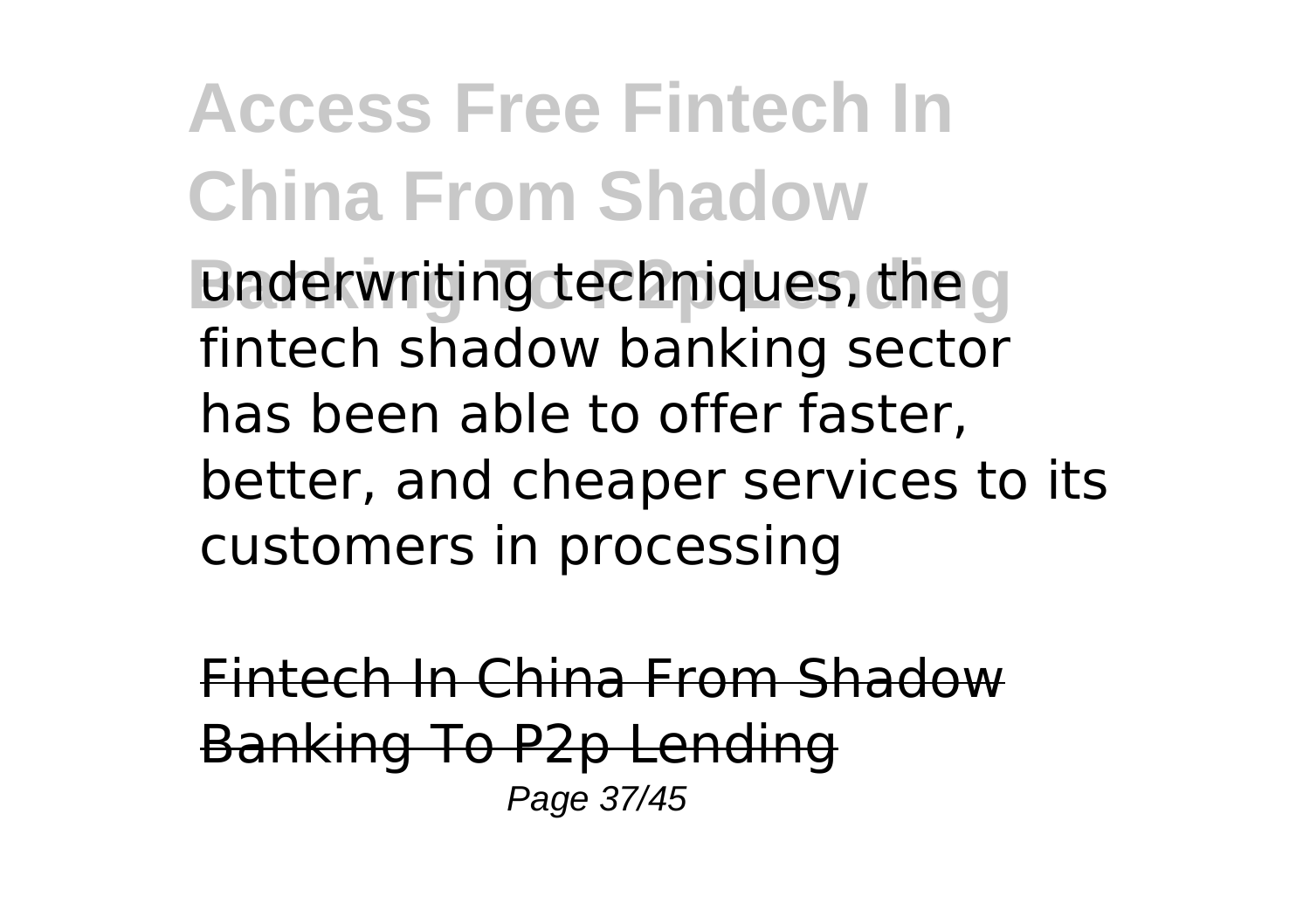As such, FinTech is also used to describe businesses that aim at providing financial services by making use of software and modern technology. Jennifer Qin, AP Lead Investment Management Partner, Blockchain Initiator, Deloitte China, provides the Page 38/45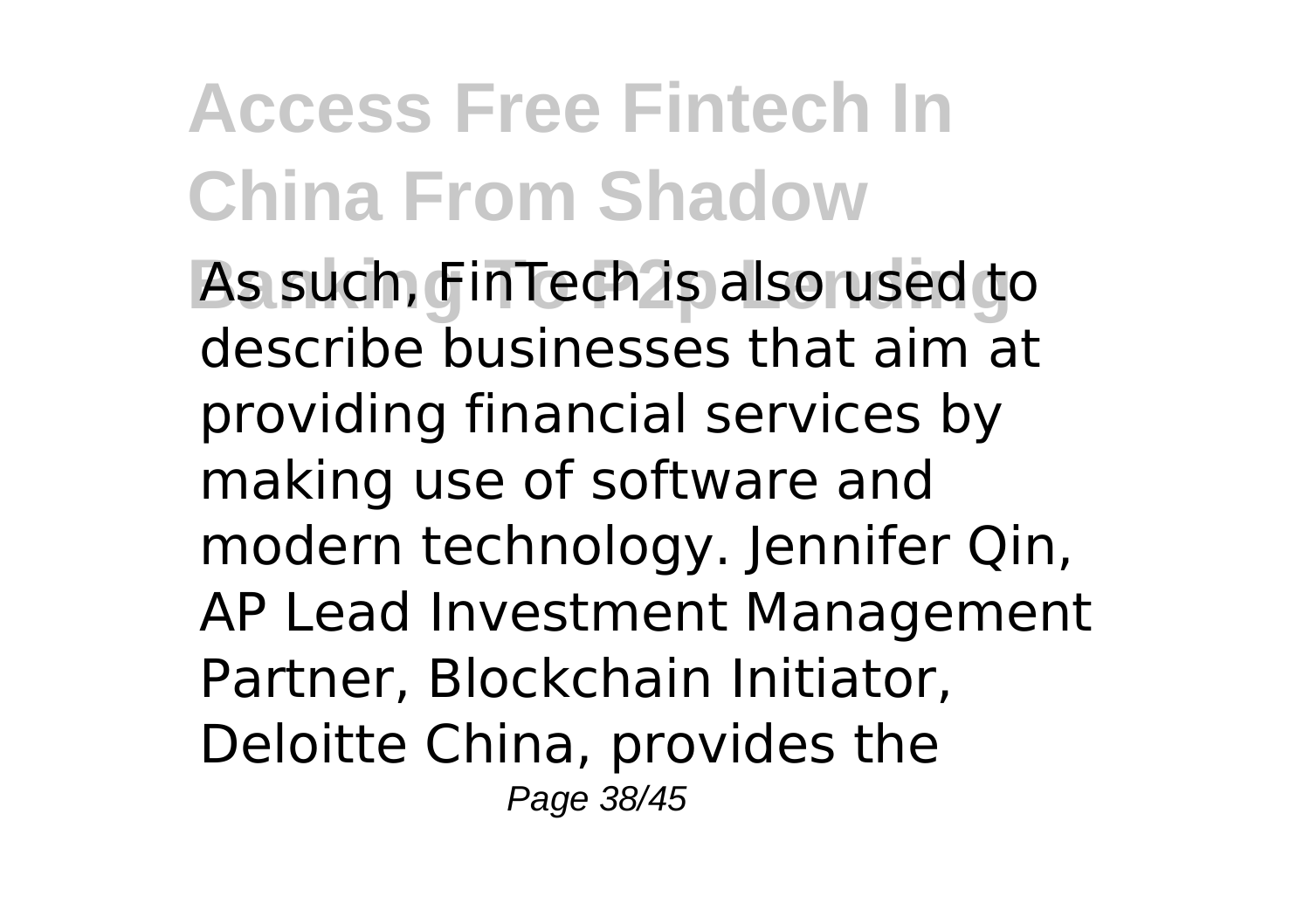**Access Free Fintech In China From Shadow insights of regulation and outlook** of FinTech in China.

Regulation and outlook of Fintech in China | Deloitte ... Fintech. Opinion. Sponsored. Facebook. Instagram. Twitter. Vimeo. Youtube. Home. About. Page 39/45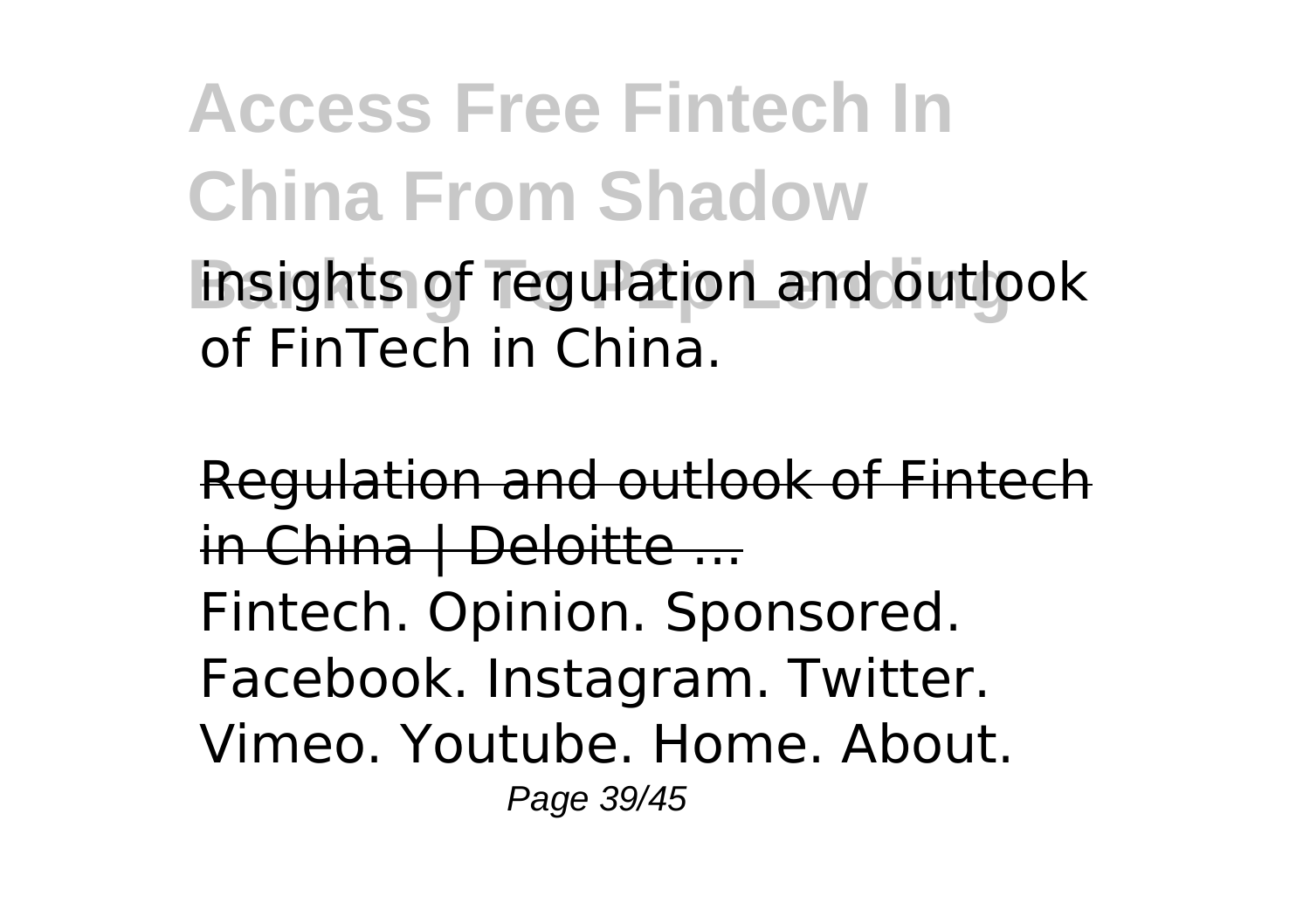**Access Free Fintech In China From Shadow Advertise. Banking. Economy.** Finance. Fintech. Opinion. Sponsored. Search. Tags Chinese shadow banks. Tag: Chinese shadow banks. Banking. CBIRC Calls for Greater Pressure on China's Shadow Banking Sector Following 4 Trillion Yuan Increase Page 40/45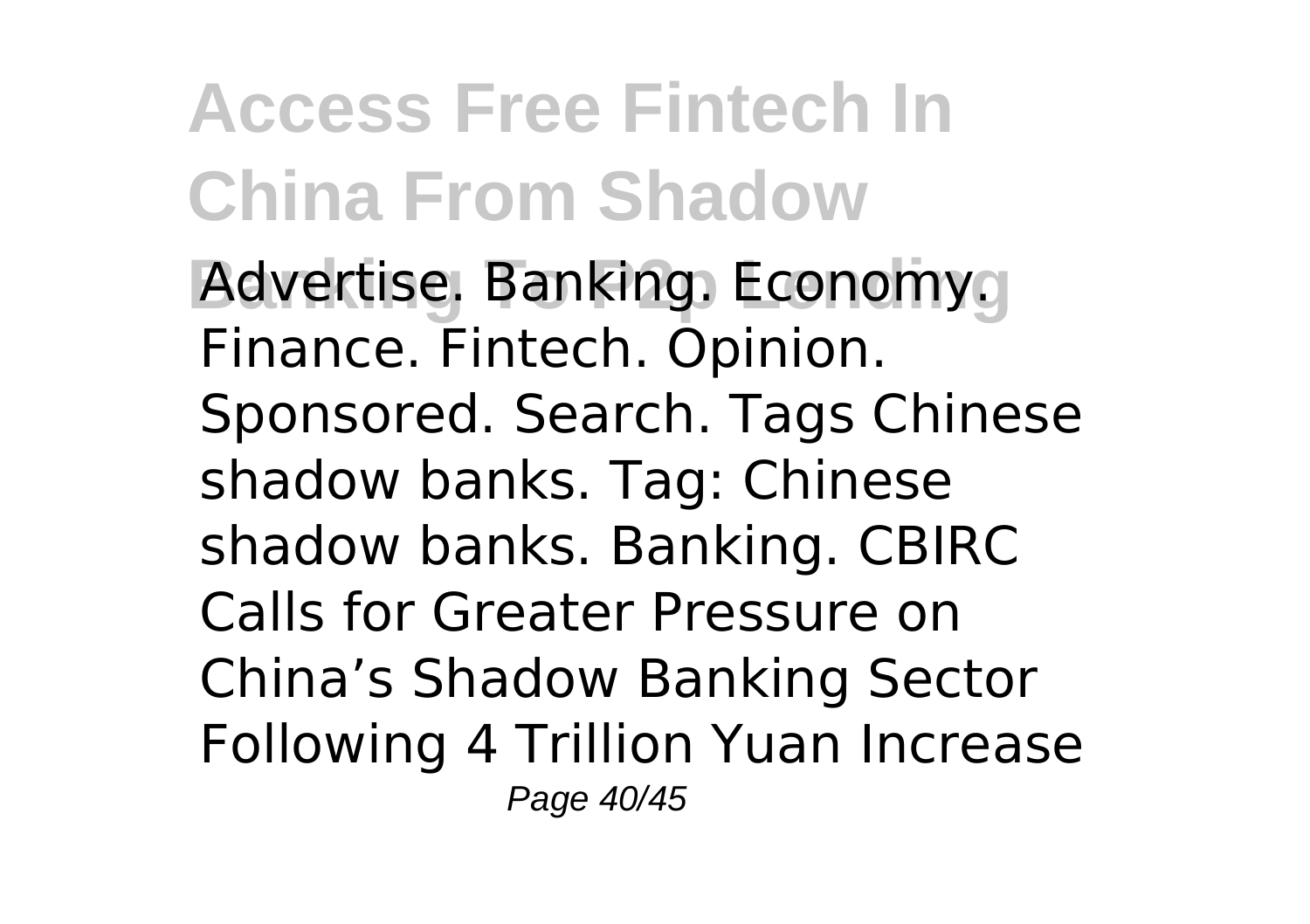**Access Free Fintech In China From Shadow Banking To P2p Lending** 

Chinese shadow banks | China Banking News

Abstract. In this paper we attempt to characterize the stability of shadow deposits in China with interest rate liberalization and Page 41/45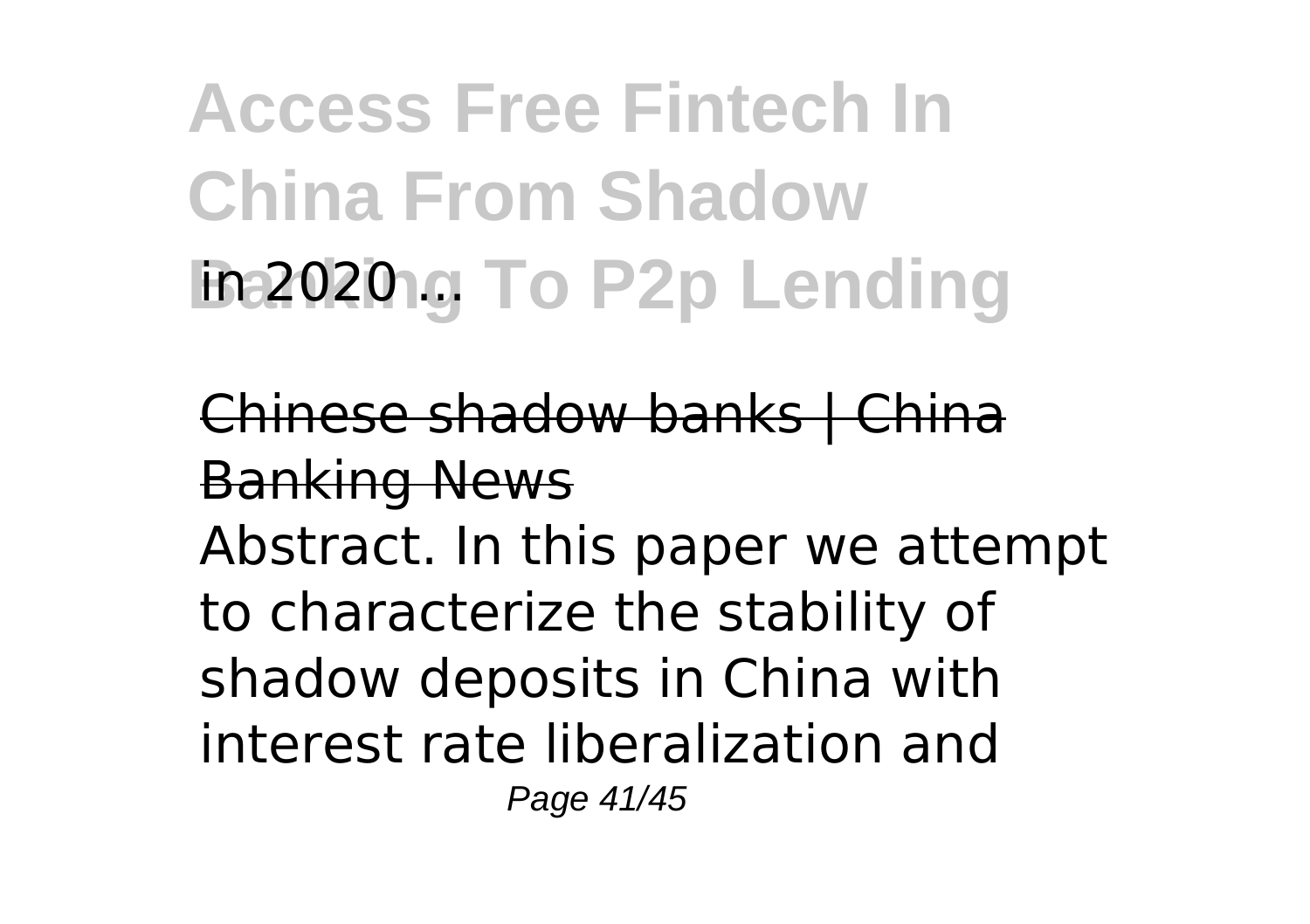fintech developments. We in a emphasize that shadow banks provide higher but riskier returns and such characteristics affect the stability of shadow deposits. In our setting, the stability of shadow deposits is influenced by two offsetting effects, namely: Page 42/45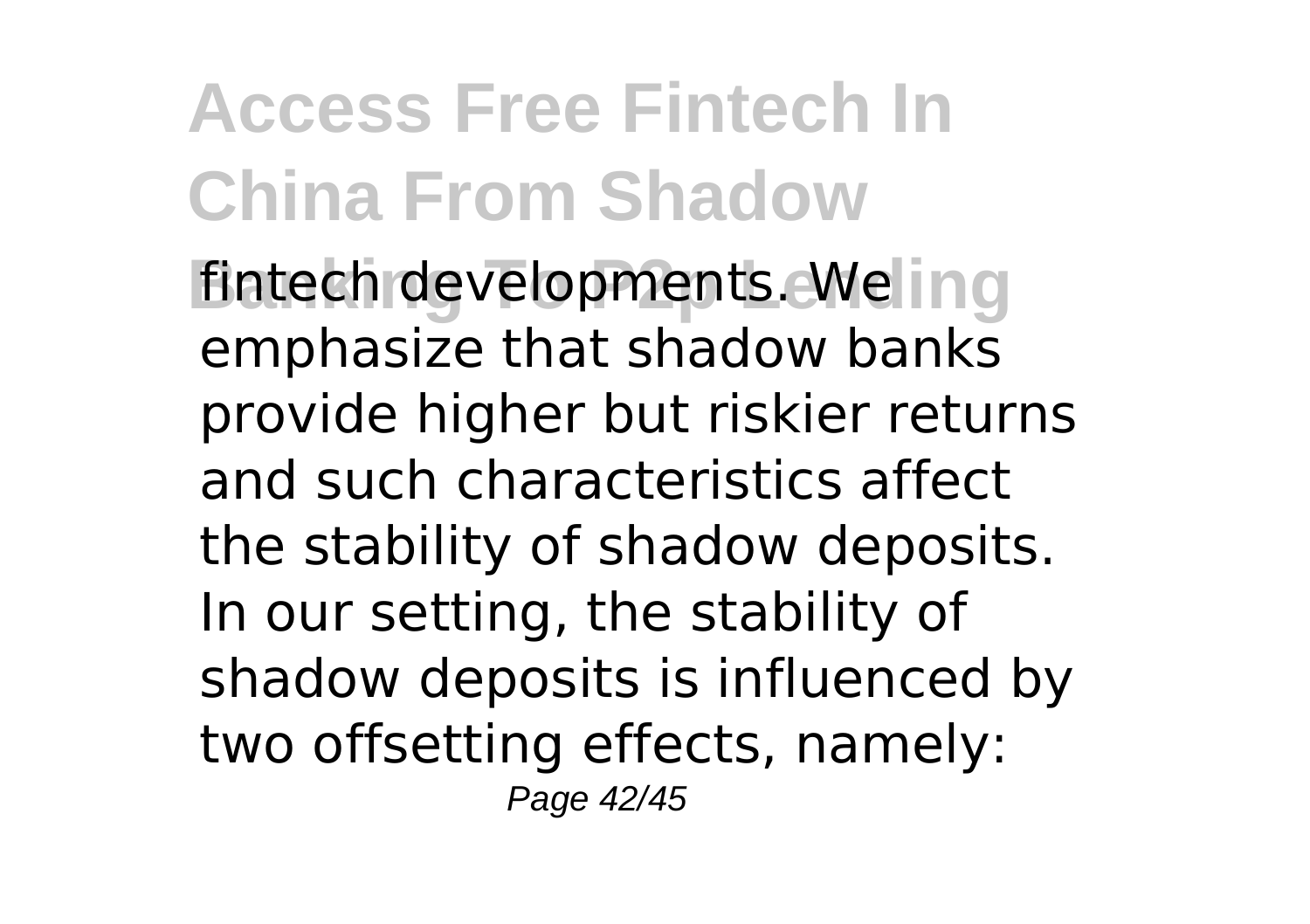**Access Free Fintech In China From Shadow** the patience effect, which makes investors more willing to wait because of the potentially higher returns; and ...

Do Interest Rate Liberalization and Fintech Mix? Impact on ... So, wealth management products Page 43/45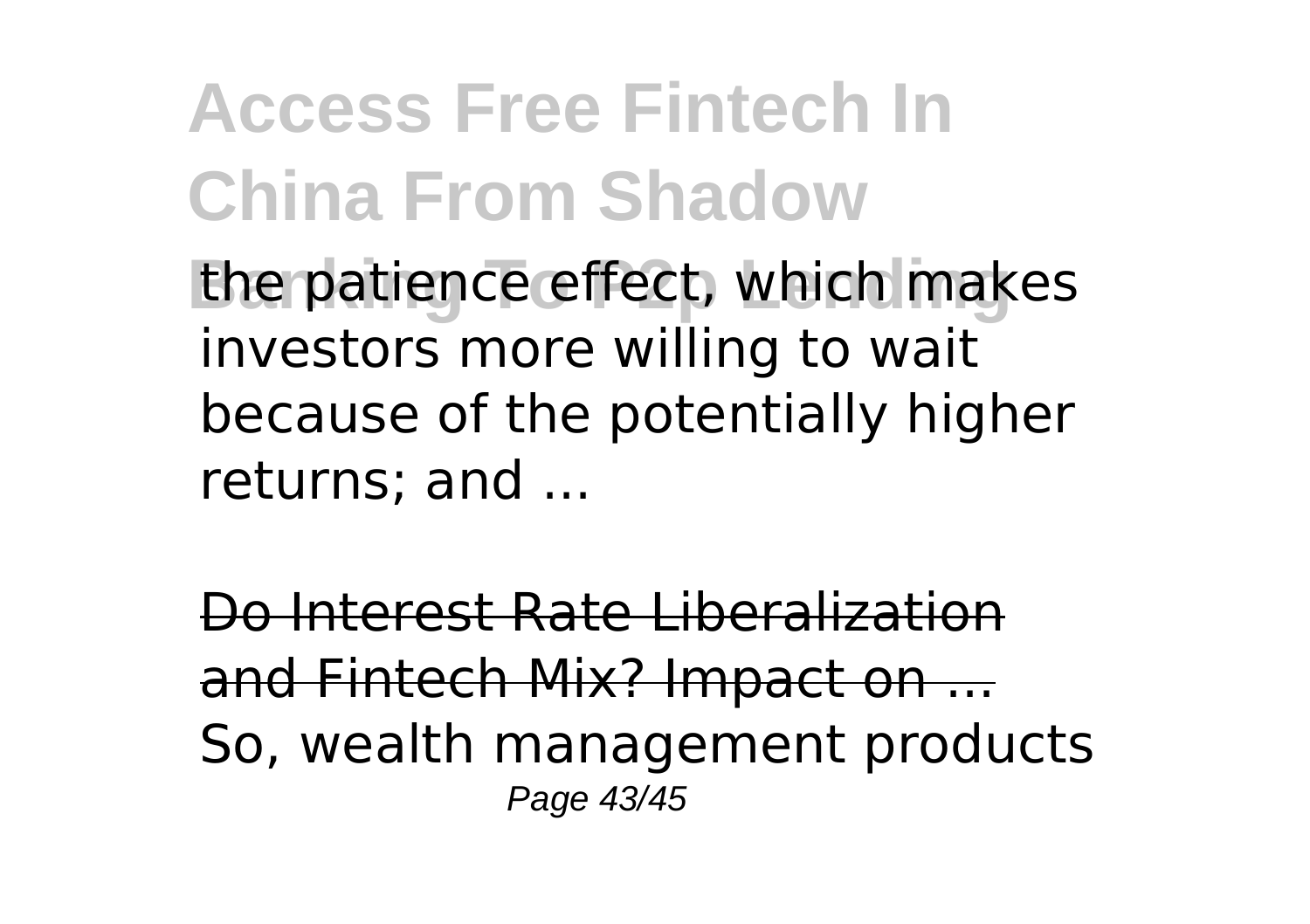**Access Free Fintech In China From Shadow** are a major source of funding for China's shadow banking system. They grew by 80% from the end of 2014 to Renminbi 27 trillion, more than U.S. 4 trillion, in the third quarter of 2016. And now, they are equivalent to one-fifth of bank deposits in China, which is a Page 44/45